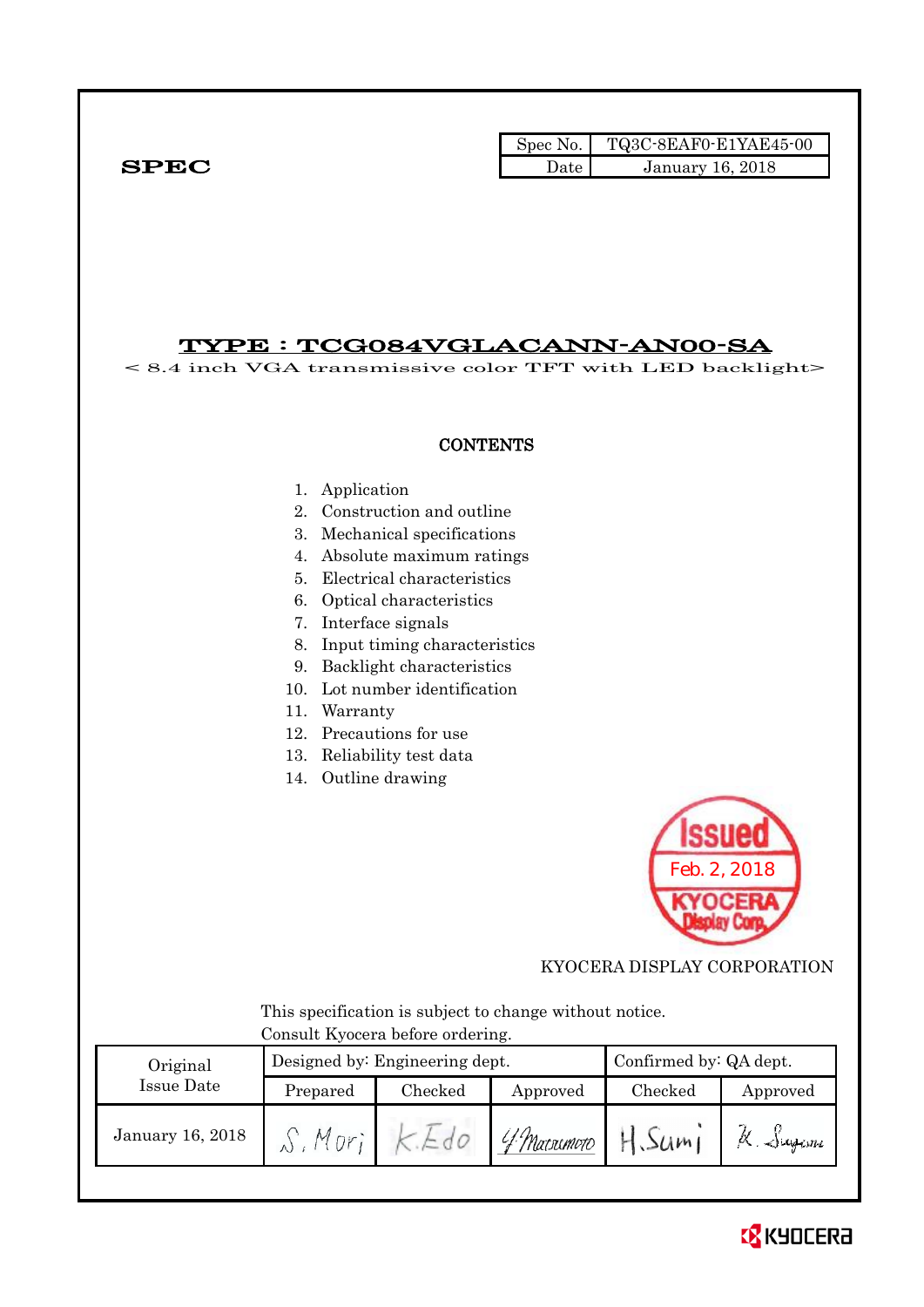# Warning

- 1. This Kyocera LCD module has been specifically designed for use only in electronic devices and industrial machines in the area of audio control, office automation, industrial control, home appliances, etc. The module should not be used in applications where the highest level of safety and reliability are required and module failure or malfunction of such module results in physical harm or loss of life, as well as enormous damage or loss. Such fields of applications include, without limitation, medical, aerospace, communications infrastructure, atomic energy control. Kyocera expressly disclaims any and all liability resulting in any way to the use of the module in such applications.
- 2. Customer agrees to indemnify, defend and hold Kyocera harmless from and against any and all actions, claims, damages, liabilities, awards, costs, and expenses, including legal expenses, resulting from or arising out of Customer's use, or sale for use, or Kyocera modules in applications.

## Caution

1. Kyocera shall have the right, which Customer hereby acknowledges, to immediately scrap or destroy tooling for Kyocera modules for which no Purchase Orders have been received from the Customer in a two-year period.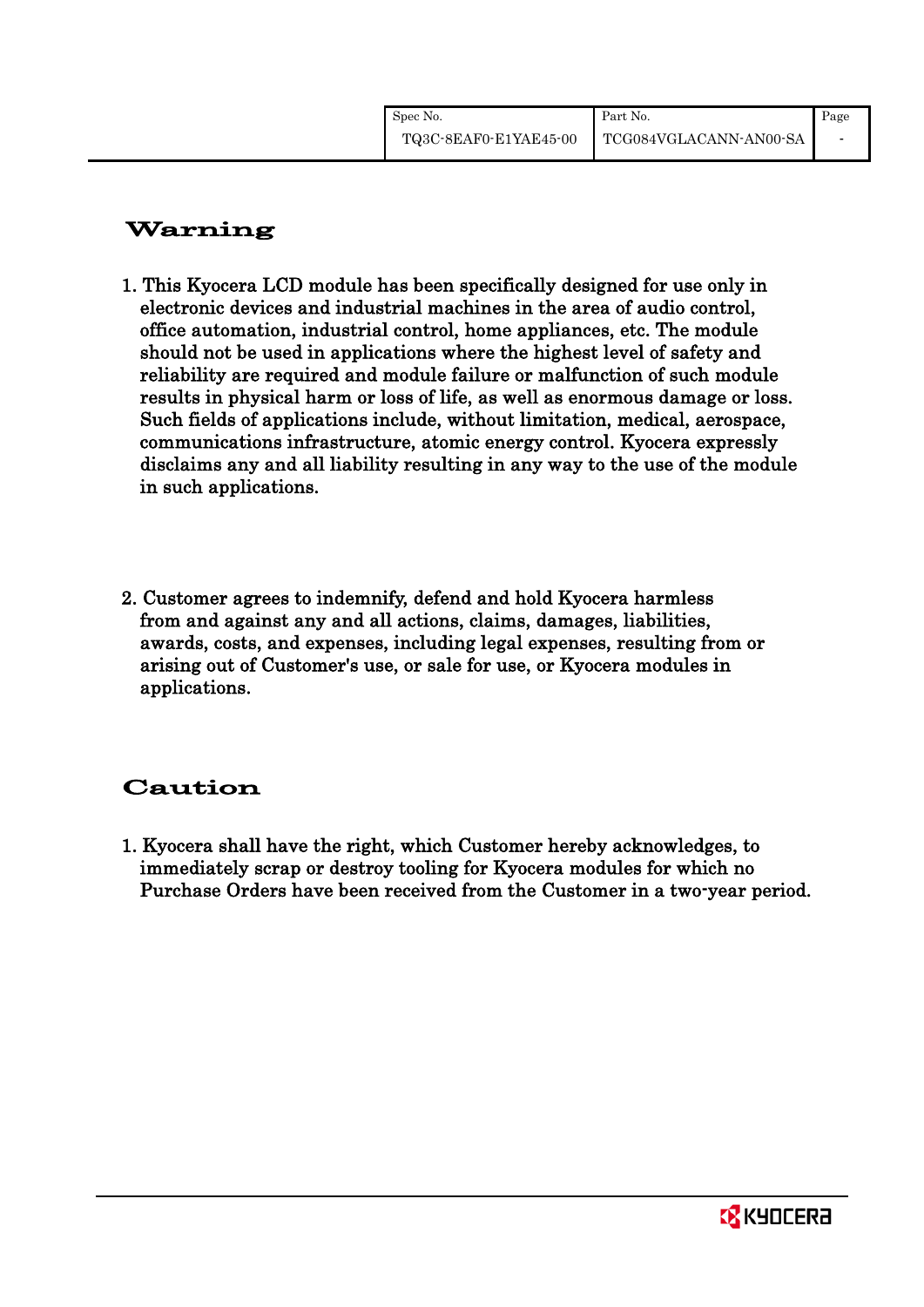| <b>EX</b> KYOCERA |  |
|-------------------|--|
|                   |  |

| Spec No.                            | Part No.      |
|-------------------------------------|---------------|
| $TQ3C-8E\Delta F0-F1V\Delta E45-00$ | TUGORAVGI AUA |

TQ3C-8EAF0-E1YAE45-00 TCG084VGLACANN-AN00-SA

Page -

# Revision record

|                  | <u>nevision record</u><br>Confirmed by $\colon$ QA dept.<br>Designed by : Engineering dept. |          |  |                                              |                                      |  |          |
|------------------|---------------------------------------------------------------------------------------------|----------|--|----------------------------------------------|--------------------------------------|--|----------|
|                  | $\rm{Date}$                                                                                 |          |  |                                              |                                      |  |          |
|                  |                                                                                             | Prepared |  | $\rm Checked$<br>${\it Checked}$<br>Approved |                                      |  | Approved |
|                  |                                                                                             |          |  |                                              |                                      |  |          |
|                  |                                                                                             |          |  |                                              |                                      |  |          |
| ${\rm Rev. No.}$ | $\rm{\textbf{Date}}$                                                                        | Page     |  |                                              | $\label{eq:2} \textbf{Descriptions}$ |  |          |
|                  |                                                                                             |          |  |                                              |                                      |  |          |
|                  |                                                                                             |          |  |                                              |                                      |  |          |
|                  |                                                                                             |          |  |                                              |                                      |  |          |
|                  |                                                                                             |          |  |                                              |                                      |  |          |
|                  |                                                                                             |          |  |                                              |                                      |  |          |
|                  |                                                                                             |          |  |                                              |                                      |  |          |
|                  |                                                                                             |          |  |                                              |                                      |  |          |
|                  |                                                                                             |          |  |                                              |                                      |  |          |
|                  |                                                                                             |          |  |                                              |                                      |  |          |
|                  |                                                                                             |          |  |                                              |                                      |  |          |
|                  |                                                                                             |          |  |                                              |                                      |  |          |
|                  |                                                                                             |          |  |                                              |                                      |  |          |
|                  |                                                                                             |          |  |                                              |                                      |  |          |
|                  |                                                                                             |          |  |                                              |                                      |  |          |
|                  |                                                                                             |          |  |                                              |                                      |  |          |
|                  |                                                                                             |          |  |                                              |                                      |  |          |
|                  |                                                                                             |          |  |                                              |                                      |  |          |
|                  |                                                                                             |          |  |                                              |                                      |  |          |
|                  |                                                                                             |          |  |                                              |                                      |  |          |
|                  |                                                                                             |          |  |                                              |                                      |  |          |
|                  |                                                                                             |          |  |                                              |                                      |  |          |
|                  |                                                                                             |          |  |                                              |                                      |  |          |
|                  |                                                                                             |          |  |                                              |                                      |  |          |
|                  |                                                                                             |          |  |                                              |                                      |  |          |
|                  |                                                                                             |          |  |                                              |                                      |  |          |
|                  |                                                                                             |          |  |                                              |                                      |  |          |
|                  |                                                                                             |          |  |                                              |                                      |  |          |
|                  |                                                                                             |          |  |                                              |                                      |  |          |
|                  |                                                                                             |          |  |                                              |                                      |  |          |
|                  |                                                                                             |          |  |                                              |                                      |  |          |
|                  |                                                                                             |          |  |                                              |                                      |  |          |
|                  |                                                                                             |          |  |                                              |                                      |  |          |
|                  |                                                                                             |          |  |                                              |                                      |  |          |
|                  |                                                                                             |          |  |                                              |                                      |  |          |
|                  |                                                                                             |          |  |                                              |                                      |  |          |
|                  |                                                                                             |          |  |                                              |                                      |  |          |
|                  |                                                                                             |          |  |                                              |                                      |  |          |
|                  |                                                                                             |          |  |                                              |                                      |  |          |
|                  |                                                                                             |          |  |                                              |                                      |  |          |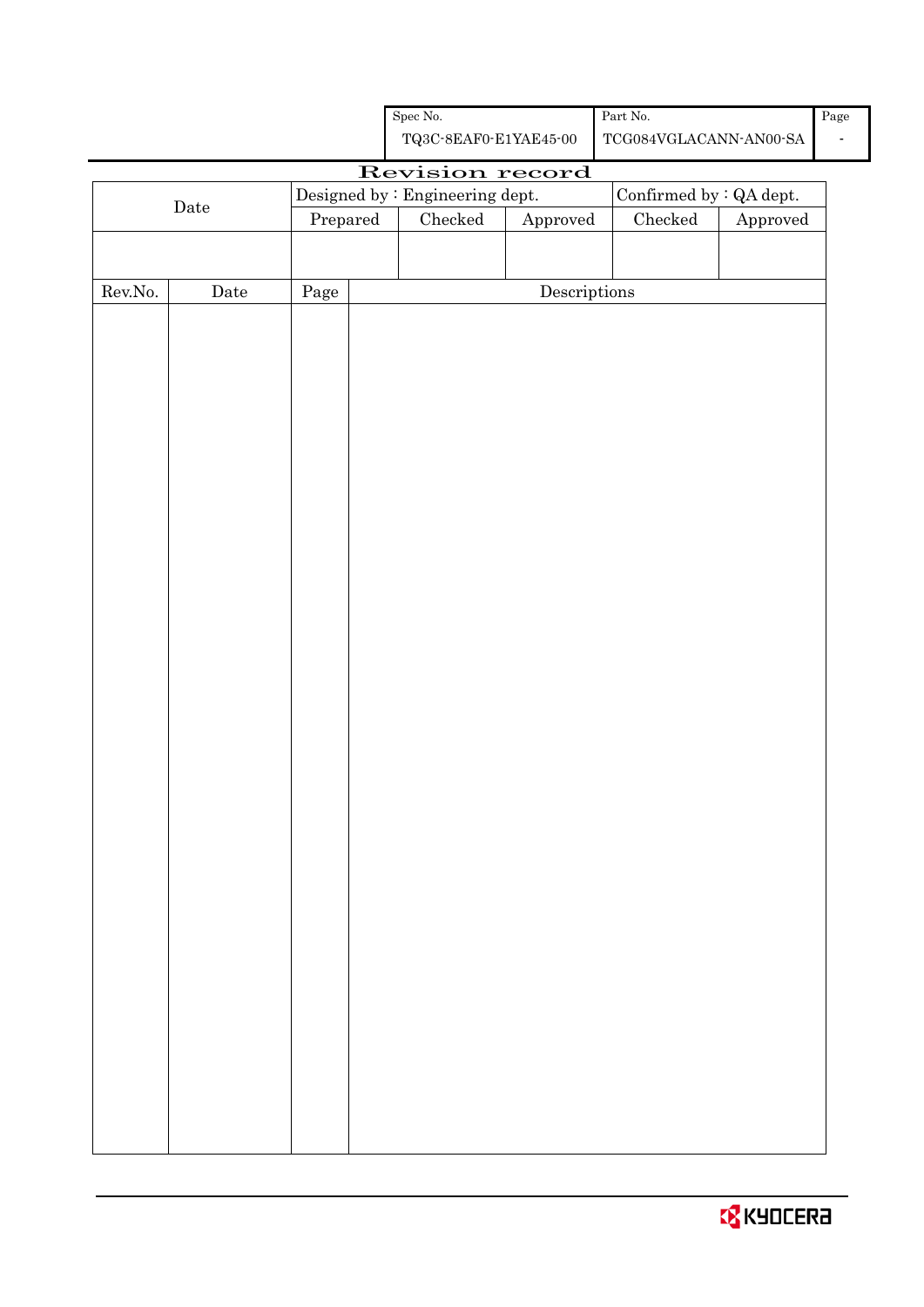### 1. Application

This document defines the specification of TCG084VGLACANN-AN00-SA. (RoHS Compliant)

### 2. Construction and outline

| LCD.               | : Transmissive color dot matrix type TFT             |
|--------------------|------------------------------------------------------|
| Backlight system   | : LED                                                |
| Polarizer          | : Anti-Glare treatment                               |
| Additional circuit | : Power supply $(3.3V$ input)                        |
|                    | (without constant current circuit for LED Backlight) |

### 3. Mechanical specifications

| <b>Item</b>                | Specification                                              | Unit |
|----------------------------|------------------------------------------------------------|------|
| Outline dimensions<br>1)   | $199.5(W)\times(147.4)(H)\times9(D)$                       | mm   |
| Active area                | $170.88(W)\times 128.16(H)$<br>(21.3cm/8.4 inch(Diagonal)) | mm   |
| Dot format                 | $640 \times (R,G,B)(W) \times 480(H)$                      | dot  |
| Dot pitch                  | $0.089(W)\times0.267(H)$                                   | mm   |
| Base color<br>$\mathbf{2}$ | Normally White                                             |      |
| Mass                       | 300                                                        | g    |

1) Projection not included. Please refer to outline for details.

2) Due to the characteristics of the LCD material, the color varies with environmental temperature.

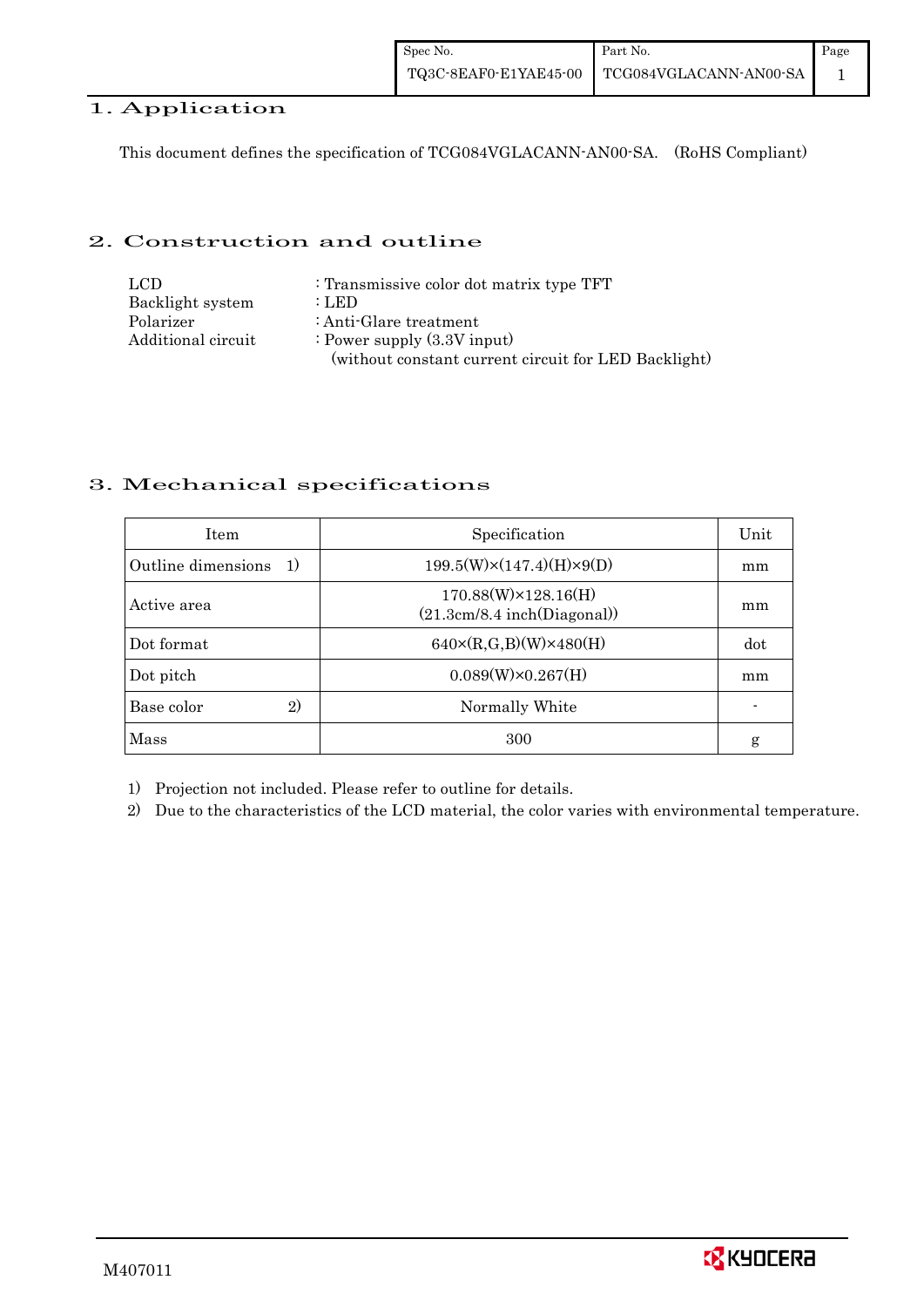### 4. Absolute maximum ratings

4-1. Electrical absolute maximum ratings

| Item                 |       | Symbol | Min.   | Max.          | Unit |
|----------------------|-------|--------|--------|---------------|------|
| Supply voltage       |       | Vpd    |        | $V_{DD}$ +0.3 |      |
| Input signal voltage |       | Vın    | $-0.3$ | 6.0           |      |
| LED forward current  | 2) 3) |        |        | (100)         | mA   |

- 1) Input signal : CK, R0~R5, G0~G5, B0~B5, HSYNC, VSYNC, ENAB, R/L, U/D
- 2) For each "AN-CA"
- 3) Do not apply reversed voltage.

#### 4-2. Environmental absolute maximum ratings

| Item                  |              | Symbol                   | Min.  | Max. | Unit        |
|-----------------------|--------------|--------------------------|-------|------|-------------|
| Operating temperature | 1)           | $\mathrm{Top}$           | $-20$ | 70   | $^{\circ}C$ |
| Storage temperature   | $\mathbf{2}$ | T <sub>STO</sub>         | $-30$ | 80   | $^{\circ}C$ |
| Operating humidity    | 3)           | Hop                      | 10    |      | % $RH$      |
| Storage humidity      | 3)           | $_{\mathrm{HSTO}}$       | 10    | 4)   | %RH         |
| Vibration             |              | $\overline{\phantom{0}}$ | 5)    | 5)   |             |
| Shock                 |              |                          | 6)    | 6)   |             |

- 1) Operating temperature means a temperature which operation shall be guaranteed. Since display performance is evaluated at 25°C, another temperature range should be confirmed.
- 2) Temp. =  $-30^{\circ}$ C $<$ 48h, Temp. =  $80^{\circ}$ C $<$ 168h

 Store LCD at normal temperature/humidity. Keep them free from vibration and shock. An LCD that is kept at a low or a high temperature for a long time can be defective due to other conditions, even if the low or high temperature satisfies the standard. (Please refer to "Precautions for Use" for details.)

- 3) Non-condensing
- 4) Temp. $\leq 40^{\circ}$ C, 85%RH Max.

Temp. >40°C, Absolute humidity shall be less than 85%RH at 40°C.

5)

| Frequency       | $10\sim$ 55 Hz | Acceleration value         |
|-----------------|----------------|----------------------------|
| Vibration width | $0.15$ mm      | $(0.3{\sim}9~{\rm m/s^2})$ |
| Interval        | $10-55-10$ Hz  | 1 minutes                  |

 2 hours in each direction X, Y, Z (6 hours total) EIAJ ED-2531

6) Acceleration: 490 m/s2, Pulse width: 11 ms 3 times in each direction:  $\pm X$ ,  $\pm Y$ ,  $\pm Z$ EIAJ ED-2531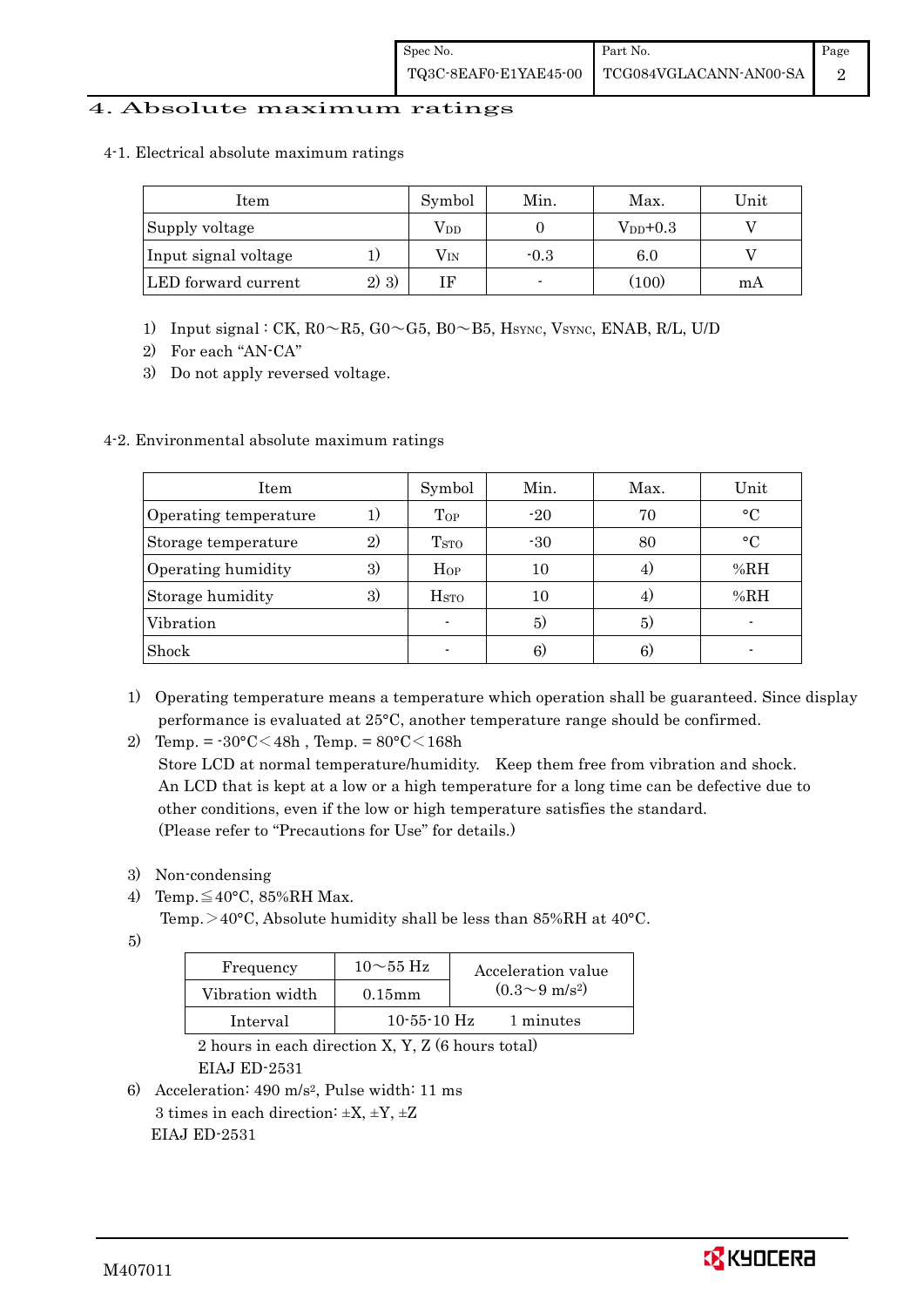| Spec No. | Part No.                                                                                                                                              | Page |
|----------|-------------------------------------------------------------------------------------------------------------------------------------------------------|------|
|          | $\left. {\rm TQ3C\text{-}SEAF0\text{-}E1YAE45\text{-}00} \right.\text{ } \right. \\ \left. \left. {\rm TCG084VGLACANN\text{-}ANO0\text{-}SA} \right.$ |      |

### 5. Electrical characteristics

|                                 |               |                |                    |      | Temp. = $-20 \sim 70$ °C |         |
|---------------------------------|---------------|----------------|--------------------|------|--------------------------|---------|
| Item                            | Symbol        | Condition      | Min.               | Typ. | Max.                     | Unit    |
| Supply voltage<br>1)            | $\rm V_{DD}$  | $\blacksquare$ | 3.0                | 3.3  | 3.6                      |         |
| Current consumption             | $_{\rm{LDD}}$ | 2)             |                    | 160  | 240                      | mA      |
| Permissive input ripple voltage | $\rm V_{RP}$  |                | $\blacksquare$     |      | 100                      | $mVp-p$ |
|                                 | $\rm V_{II}$  | "Low" level    | $\Omega$           |      | 0.3V <sub>DD</sub>       | V       |
| 3)<br>Input signal voltage      | $\rm V_{IH}$  | "High" level   | 0.7V <sub>DD</sub> |      | $V_{DD}$                 |         |

1) V<sub>DD</sub>-turn-on conditions



2) Display pattern:



3) Input signal : CK,  $R0 \sim R5$ ,  $G0 \sim G5$ ,  $B0 \sim B5$ ,  $H_{\text{SYNC}}$ ,  $V_{\text{SYNC}}$ ,  $ENAB$ ,  $R/L$ ,  $U/D$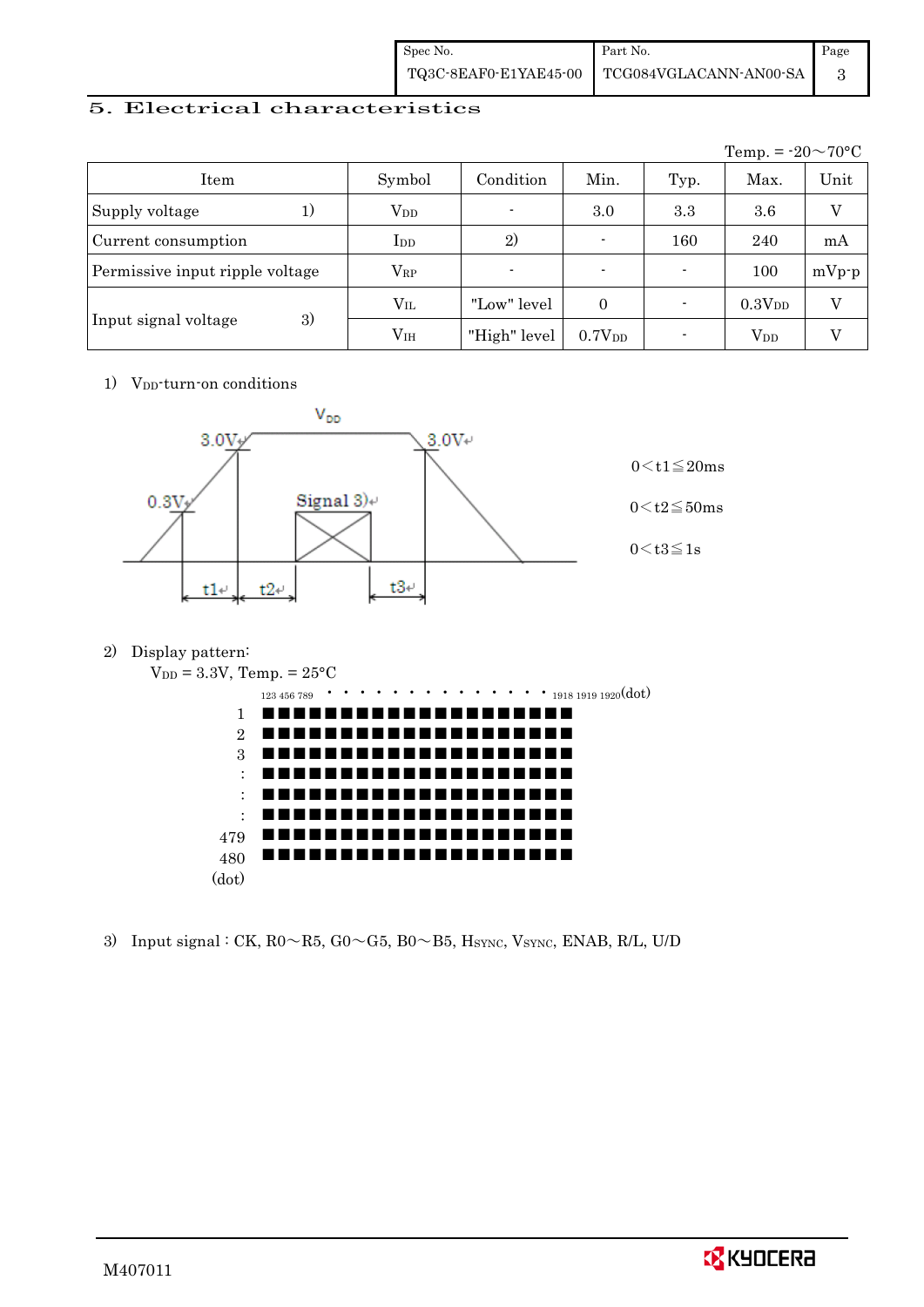| Spec No. | Part No.                                     | Page |
|----------|----------------------------------------------|------|
|          | TQ3C-8EAF0-E1YAE45-00 TCG084VGLACANN-AN00-SA |      |

### 6. Optical characteristics

| Measuring spot = $\phi$ 6.0mm, Temp. = 25°C |
|---------------------------------------------|
|                                             |

| Item                                  |       | Symbol         | Condition                   | Min.                     | Typ.  | Max.  | Unit              |
|---------------------------------------|-------|----------------|-----------------------------|--------------------------|-------|-------|-------------------|
|                                       | Rise  | $\tau_r$       | $\theta = \phi = 0^{\circ}$ | $\overline{a}$           | 10    |       | ms                |
| Response time                         | Down  | T d            | $\theta = \phi = 0^{\circ}$ |                          | 20    |       | ms                |
|                                       |       | $\theta$ upper |                             |                          | 60    |       |                   |
| Viewing angle range<br>View direction |       | $\theta$ LOWER |                             |                          | 70    |       | deg.              |
| $: 6$ o'clock                         |       | $\phi$ LEFT    | $CR \ge 10$                 | $\overline{\phantom{a}}$ | 70    |       |                   |
| (Gray inversion)                      |       | $\phi$ RIGHT   |                             | $\overline{\phantom{a}}$ | 70    |       | deg.              |
| Contrast ratio                        |       | $\rm CR$       | $\theta = \phi = 0^{\circ}$ | 350                      | 500   |       | $\blacksquare$    |
| <b>Brightness</b>                     |       | L              | IF=60mA/Line                | 385                      | 550   |       | cd/m <sup>2</sup> |
|                                       | Red   | $\mathbf x$    | $\theta = \phi = 0^{\circ}$ | $0.555\,$                | 0.605 | 0.655 |                   |
|                                       |       | У              |                             | 0.285                    | 0.335 | 0.385 |                   |
|                                       |       | $\mathbf X$    | $\theta = \phi = 0^{\circ}$ | 0.275                    | 0.325 | 0.375 |                   |
| Chromaticity<br>coordinates           | Green | У              |                             | 0.505                    | 0.555 | 0.605 |                   |
|                                       |       | $\mathbf X$    | $\theta = \phi = 0^{\circ}$ | 0.105                    | 0.155 | 0.205 |                   |
|                                       | Blue  | у              |                             | 0.050                    | 0.100 | 0.150 |                   |
|                                       |       | X              | $\theta = \phi = 0^{\circ}$ | 0.250                    | 0.300 | 0.350 |                   |
|                                       | White | y              |                             | 0.270                    | 0.320 | 0.370 |                   |

### 6-1. Definition of contrast ratio

$$
CR(Contrast ratio) = \frac{Brightness with all pixels "White"}
$$
  
Brightness with all pixels "Black"

### 6-2. Definition of response time



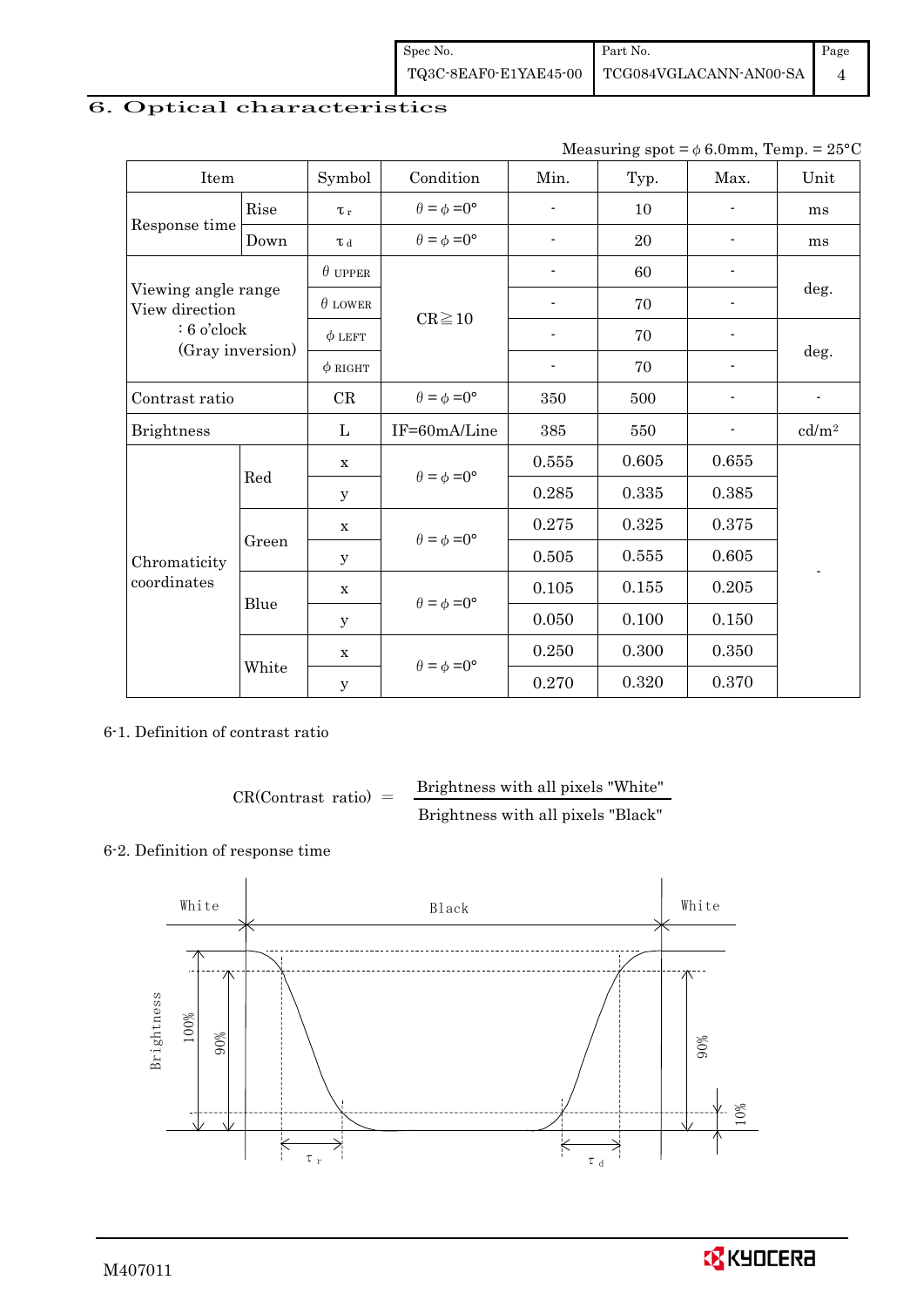

6-4. Brightness measuring points



- 1) Rating is defined as the white brightness at center of display screen(3).
- 2) 5 minutes after LED is turned on. (Ambient Temp.=25℃)

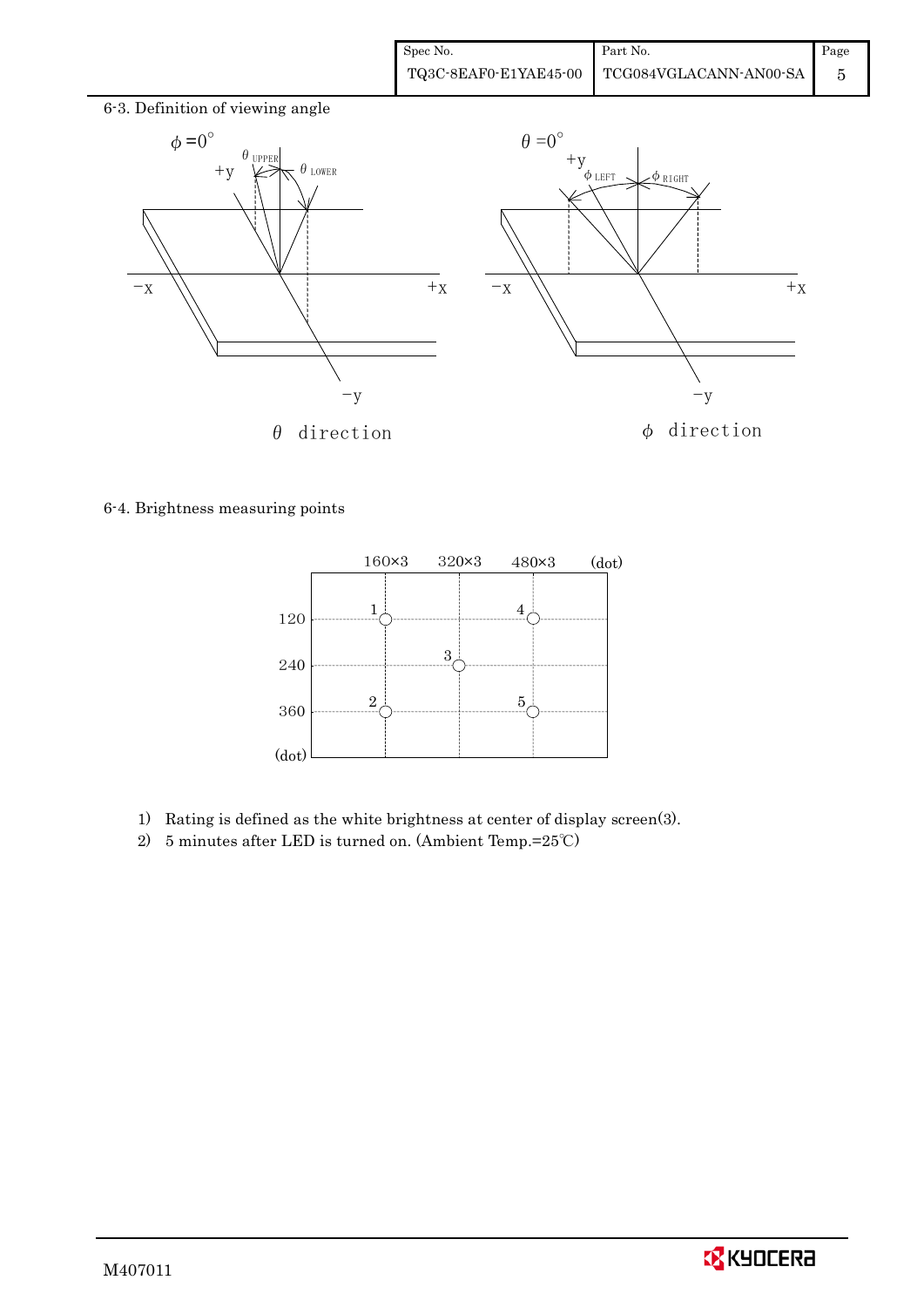### 7. Interface signals

| No.            | Symbol                   | Description                                                                      | $_{\text{IO}}$           | <b>Note</b> |
|----------------|--------------------------|----------------------------------------------------------------------------------|--------------------------|-------------|
| 1              | NC                       | No connect                                                                       |                          |             |
| $\sqrt{2}$     | NC                       | No connect                                                                       | $\overline{\phantom{a}}$ |             |
| 3              | AN2                      | Anode 2                                                                          |                          |             |
| $\overline{4}$ | AN1                      | Anode 1                                                                          |                          |             |
| $\overline{5}$ | NC                       | No connect                                                                       |                          |             |
| $\,6\,$        | NC                       | No connect                                                                       |                          |             |
| $\bf 7$        | CA2                      | Cathode 2                                                                        | $\overline{\phantom{a}}$ |             |
| $8\,$          | CA1                      | Cathode 1                                                                        | $\overline{\phantom{a}}$ |             |
| 9              | NC                       | No connect                                                                       |                          |             |
| 10             | U/D                      | Vertical display mode select signal<br>H: Normal, L: Up / Down reverse mode      | Ι                        | 1)          |
| 11             | R/L                      | Horizontal display mode select signal<br>L: Normal, H: Left / Right reverse mode | I                        | 1)          |
| 12             | $V_{DD}$                 | 3.3V power supply                                                                | $\overline{a}$           |             |
| 13             | <b>V</b> <sub>D</sub>    | 3.3V power supply                                                                | $\blacksquare$           |             |
| 14             | <b>ENAB</b>              | Signal to settle the horizontal display position (positive)                      | $\bf I$                  | 2)          |
| 15             | <b>GND</b>               | <b>GND</b>                                                                       |                          |             |
| 16             | B5                       | BLUE data signal (MSB)                                                           | I                        |             |
| 17             | B <sub>4</sub>           | BLUE data signal                                                                 | $\mathbf I$              |             |
| 18             | B <sub>3</sub>           | BLUE data signal                                                                 | $\bf{I}$                 |             |
| 19             | B <sub>2</sub>           | BLUE data signal                                                                 | $\bf I$                  |             |
| 20             | B1                       | BLUE data signal                                                                 | $\mathbf I$              |             |
| 21             | B <sub>0</sub>           | BLUE data signal (LSB)                                                           | $\bf I$                  |             |
| 22             | <b>GND</b>               | <b>GND</b>                                                                       | $\blacksquare$           |             |
| 23             | G5                       | GREEN data signal (MSB)                                                          | $\bf I$                  |             |
| 24             | G <sub>4</sub>           | GREEN data signal                                                                | $\bf I$                  |             |
| 25             | G <sub>3</sub>           | GREEN data signal                                                                | $\mathbf I$              |             |
| 26             | G <sub>2</sub>           | GREEN data signal                                                                | $\mathbf I$              |             |
| $\sqrt{27}$    | G <sub>1</sub>           | GREEN data signal                                                                | $\bf I$                  |             |
| 28             | G <sub>0</sub>           | GREEN data signal (LSB)                                                          | $\mathbf I$              |             |
| 29             | <b>GND</b>               | <b>GND</b>                                                                       | $\blacksquare$           |             |
| 30             | R5                       | RED data signal (MSB)                                                            | $\bf I$                  |             |
| 31             | R4                       | RED data signal                                                                  | $\bf I$                  |             |
| 32             | R3                       | RED data signal                                                                  | $\mathbf I$              |             |
| 33             | $\mathbf{R}2$            | RED data signal                                                                  | $\bf I$                  |             |
| 34             | R1                       | RED data signal                                                                  | $\mathbf I$              |             |
| 35             | R <sub>0</sub>           | RED data signal (LSB)                                                            | $\bf I$                  |             |
| 36             | <b>GND</b>               | <b>GND</b>                                                                       | $\overline{a}$           |             |
| 37             | <b>V</b> <sub>SYNC</sub> | Vertical synchronous signal (negative)                                           | $\bf{I}$                 |             |
| 38             | <b>H</b> <sub>SYNC</sub> | Horizontal synchronous signal (negative)                                         | $\bf I$                  |             |
| 39             | $\mathrm{C}\mathrm{K}$   | Clock signal for sampling each data signal                                       | $\blacksquare$           | 3)          |
| 40             | $\mathop{\mathrm{GND}}$  | $\mathop{\rm GND}$                                                               |                          |             |

 $LCD \text{ connector}$  : 04 6240 040 023 846+ (ELCO) Recommended matching FFC or FPC : 0.5mm pitch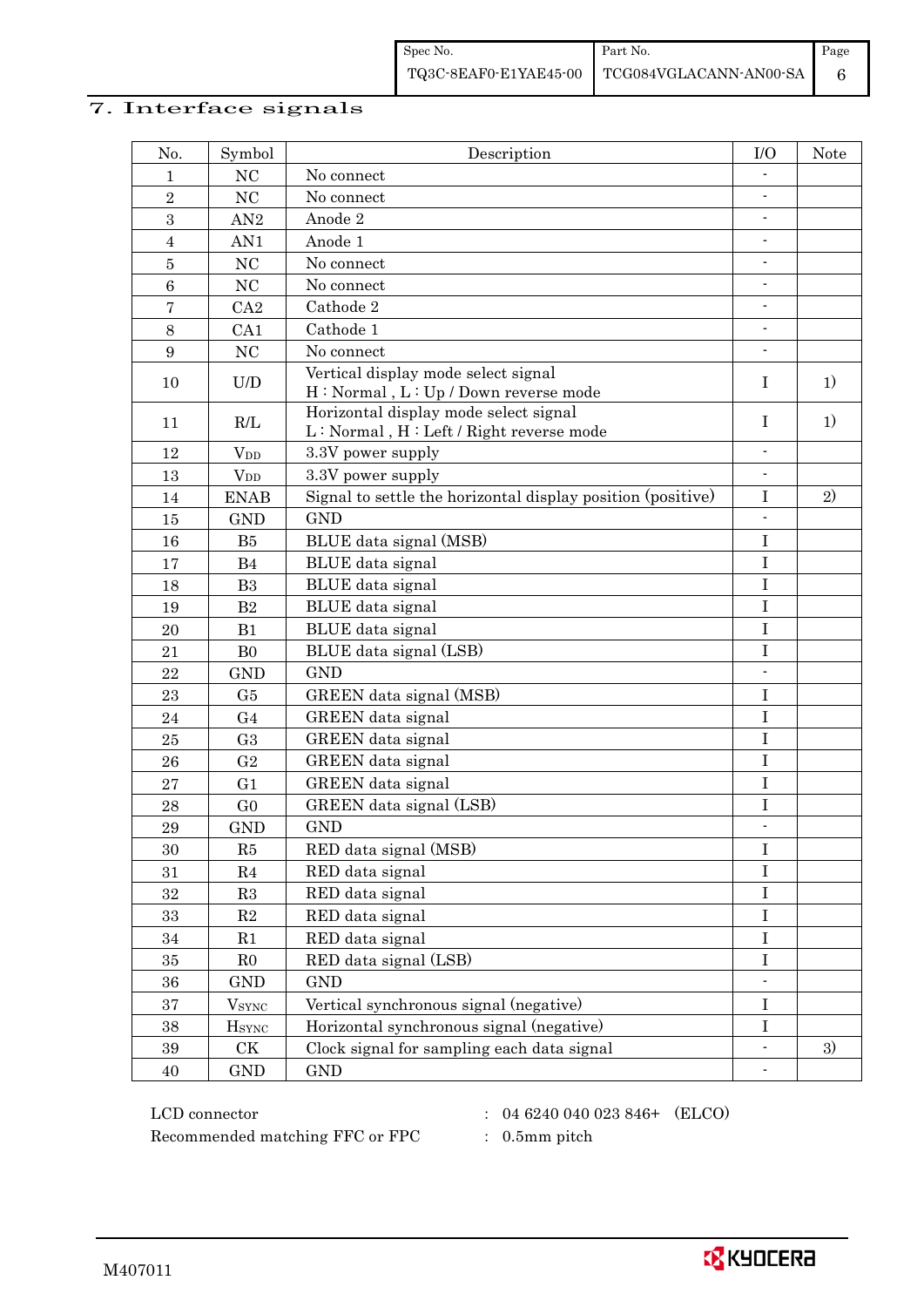| Spec No.              | Part No.                              | Page |
|-----------------------|---------------------------------------|------|
| TQ3C-8EAF0-E1YAE45-00 | $\backslash$   TCG084VGLACANN-AN00-SA |      |

 $R/L = L$   $R/L = H$  $U/D = H$   $\left|\left|\right. \left\| \right. \left\| \right. \left\| \right. \left\| \right. \left\| \right. \left\| \right. \left\| \right. \left\| \right. \left\| \right. \left\| \right. \left\| \right. \left\| \right. \left\| \right. \left\| \right. \left\| \right. \left\| \right. \left\| \right. \left\| \right. \left\| \right. \left\| \right. \left\| \right. \left\| \right. \left\| \right. \left\| \right. \left\| \right. \left\| \right. \left\| \right. \left\| \right. \left\| \right. \left\$ **KYOCER**  $R/L = L$   $R/L = H$ **KYOCERA**  $U/D = \Gamma$  || **AHJOOY** ||  $D/D = \Gamma$ 

- 2) For input data format, both Sync mode and ENAB mode are supported. If ENAB signal is fixed low, Sync mode is used. Otherwise, ENAB mode is used.
- 3) Image data is sampled with CK rising edge.

1)

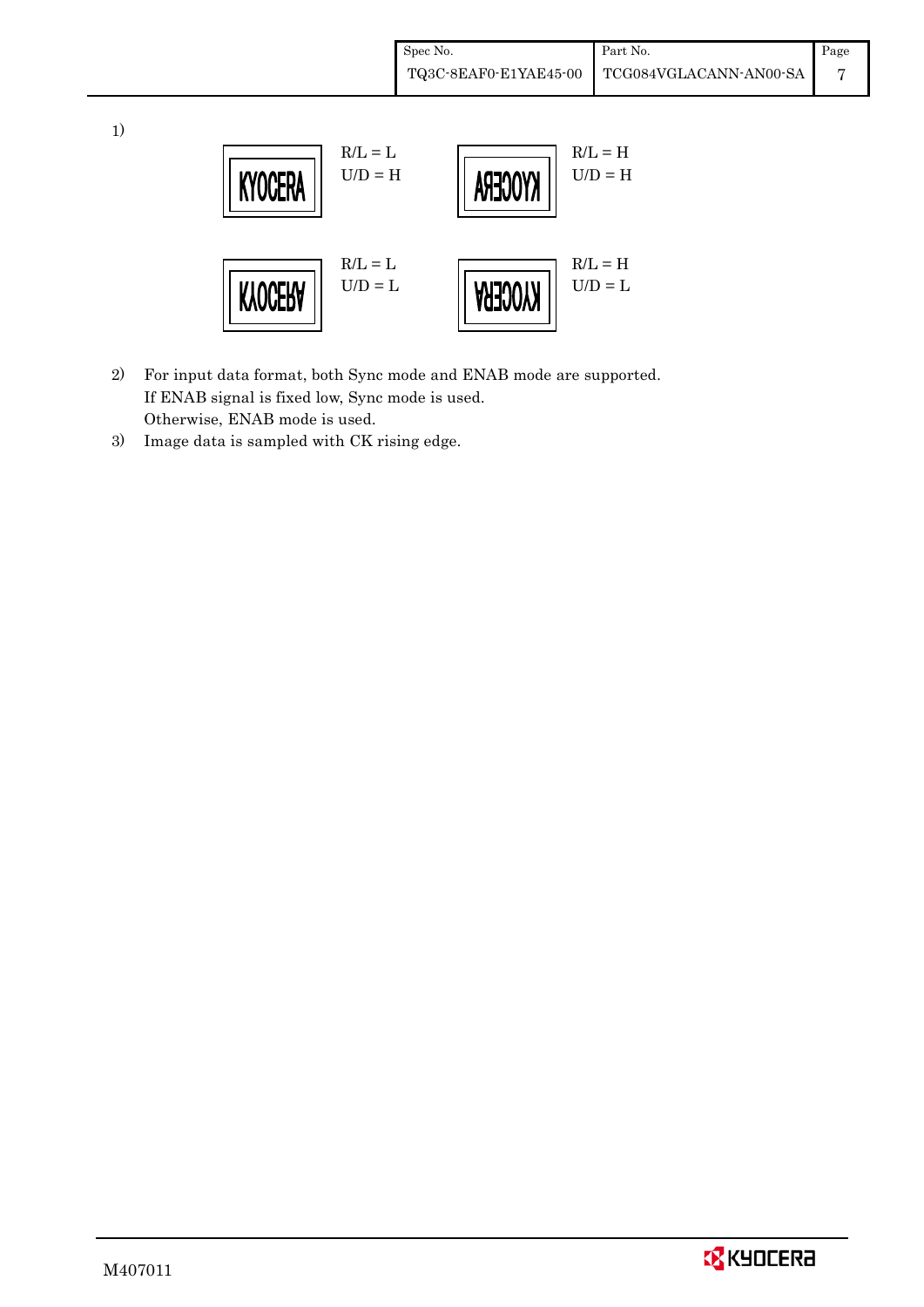| Spec No. | Part No.                                                                                                                      | Page |
|----------|-------------------------------------------------------------------------------------------------------------------------------|------|
|          | $\left. {\color{red}\textbf{TQ3C-8EAF0-E1YAE45-00}\quad} \right  \left. {\color{red}\textbf{TCG084VGLACANN-ANO0-SA}} \right.$ |      |

### 8. Input timing characteristics

#### 8-1. Input timing characteristics



1) If the display is used under the condition which is out of specifications such as higher clock frequency than specified value, there is a possibility phenomenon such as display error including white display, malfunction and no image may occur. Please use the display under the conditions written in the specification.

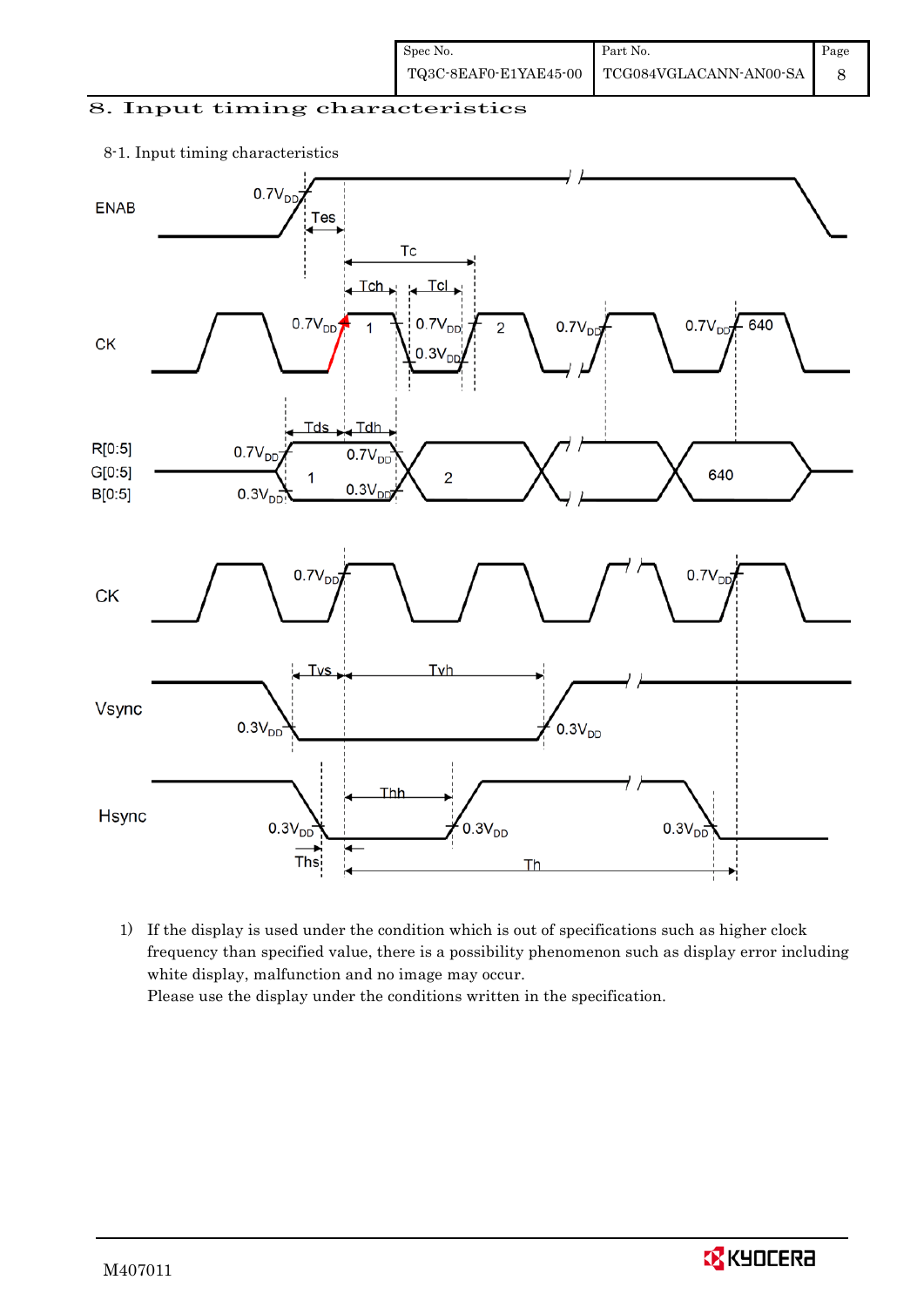| Spec No. | Part No.                                     | Page |
|----------|----------------------------------------------|------|
|          | TQ3C-8EAF0-E1YAE45-00 TCG084VGLACANN-AN00-SA |      |

|                                                                             | Item                                                 | Symbol                | Min                                          | Typ                                                                                                                                                                                                                                                                                                                                                                                                                                                                                                                         | Max                      | Unit                | <b>Note</b> |
|-----------------------------------------------------------------------------|------------------------------------------------------|-----------------------|----------------------------------------------|-----------------------------------------------------------------------------------------------------------------------------------------------------------------------------------------------------------------------------------------------------------------------------------------------------------------------------------------------------------------------------------------------------------------------------------------------------------------------------------------------------------------------------|--------------------------|---------------------|-------------|
|                                                                             | Frequency                                            | 1/Tc                  | 22.66                                        | 25.175                                                                                                                                                                                                                                                                                                                                                                                                                                                                                                                      | 27.69                    | MHz                 |             |
| Clock                                                                       | Period                                               | Tc                    | 36.11                                        | 39.7                                                                                                                                                                                                                                                                                                                                                                                                                                                                                                                        | 44.13                    | ns                  |             |
|                                                                             | Duty ratio                                           | Tch/Tc                | 40                                           | 50                                                                                                                                                                                                                                                                                                                                                                                                                                                                                                                          | 60                       | $\%$                |             |
| Data                                                                        | Set up time                                          | $\mathrm{Tds}$        | 10                                           | $\overline{\phantom{a}}$                                                                                                                                                                                                                                                                                                                                                                                                                                                                                                    | $\overline{\phantom{a}}$ | ns                  |             |
|                                                                             | Hold time                                            | Tdh                   | 10                                           | $\frac{1}{2}$                                                                                                                                                                                                                                                                                                                                                                                                                                                                                                               | $\overline{\phantom{a}}$ | ns                  |             |
|                                                                             | Set up time                                          | Ths                   | 10                                           | $\blacksquare$                                                                                                                                                                                                                                                                                                                                                                                                                                                                                                              | $\overline{\phantom{a}}$ | ns                  |             |
| Horizontal sync.                                                            | Hold time                                            | Thh                   | 10                                           | $\overline{\phantom{a}}$                                                                                                                                                                                                                                                                                                                                                                                                                                                                                                    | $\overline{\phantom{a}}$ | ns                  |             |
| signal                                                                      | Cycle                                                | Th                    | 750                                          | 800                                                                                                                                                                                                                                                                                                                                                                                                                                                                                                                         | 850                      | Tc                  |             |
|                                                                             | Pulse width                                          | Thp                   | $\bf 5$                                      | 30                                                                                                                                                                                                                                                                                                                                                                                                                                                                                                                          | $\blacksquare$           | Tc                  |             |
|                                                                             | Hsync.-first horizontal data time                    | Thd                   |                                              | 144                                                                                                                                                                                                                                                                                                                                                                                                                                                                                                                         |                          | Tc                  |             |
| Horizontal active data area                                                 |                                                      | Tha                   |                                              | 640                                                                                                                                                                                                                                                                                                                                                                                                                                                                                                                         |                          | $\operatorname{Te}$ |             |
|                                                                             | Set up time                                          | Tvs                   | 10                                           |                                                                                                                                                                                                                                                                                                                                                                                                                                                                                                                             | $\overline{\phantom{a}}$ | ns                  |             |
| Vertical sync.                                                              | Hold time                                            | Tvh                   | 10                                           | $\blacksquare$                                                                                                                                                                                                                                                                                                                                                                                                                                                                                                              | $\blacksquare$           | ns                  |             |
| signal                                                                      | Cycle                                                | Tv                    | 515                                          | 525                                                                                                                                                                                                                                                                                                                                                                                                                                                                                                                         | 535                      | Th                  |             |
|                                                                             | Pulse width                                          | Tvp                   | $\mathbf{1}$                                 | $\overline{3}$                                                                                                                                                                                                                                                                                                                                                                                                                                                                                                              | $5\,$                    | Th                  |             |
| First Line Data input time                                                  |                                                      | Tstv                  |                                              | 35                                                                                                                                                                                                                                                                                                                                                                                                                                                                                                                          |                          | Th                  |             |
| Vertical active data area                                                   |                                                      | Tva                   |                                              | 480                                                                                                                                                                                                                                                                                                                                                                                                                                                                                                                         |                          | Th                  |             |
|                                                                             | Vsync. falling to Hsync. falling time                | Thy                   | $-4$                                         | $\overline{\phantom{a}}$                                                                                                                                                                                                                                                                                                                                                                                                                                                                                                    | $\overline{4}$           | $\operatorname{Te}$ |             |
| СK<br>Hsync<br>R[0:5]<br>G[0:5]<br>B[0:5]                                   | Thp<br>Invalid data<br>Thd                           | Tununun.<br>D1        | $\overline{D3}$<br>D <sub>2</sub><br><br>Tha | $\begin{tabular}{c} \multicolumn{1}{c} {\textbf{Tr}} & \multicolumn{1}{c} {\textbf{Tr}} \\ \multicolumn{1}{c} {\textbf{Tr}} & \multicolumn{1}{c} {\textbf{Tr}} \\ \multicolumn{1}{c} {\textbf{Tr}} & \multicolumn{1}{c} {\textbf{Tr}} \\ \multicolumn{1}{c} {\textbf{Tr}} & \multicolumn{1}{c} {\textbf{Tr}} \\ \multicolumn{1}{c} {\textbf{Tr}} & \multicolumn{1}{c} {\textbf{Tr}} \\ \multicolumn{1}{c} {\textbf{Tr}} & \multicolumn{1}{c} {\textbf{Tr}} \\ \multicolumn{1}{c} {\textbf{Tr}} & \multicolumn$<br>D639 D640 | Invalid data             |                     |             |
| Vertical data format<br>Vsync<br>Hsync<br>525<br>R[0:5]<br>G[0:5]<br>B[0:5] | Tvp<br>35<br>DH <sub>1</sub><br>Invalid data<br>Tstv | Tv<br>36<br>37<br>DH2 | Tva                                          | 515<br>514<br>DH479 DH480                                                                                                                                                                                                                                                                                                                                                                                                                                                                                                   | 516<br>                  | 525<br>Invalid data |             |
| СK<br>Vsync<br>Hsync                                                        |                                                      | Thy                   |                                              |                                                                                                                                                                                                                                                                                                                                                                                                                                                                                                                             |                          |                     |             |

### 8-2. Sync mode (ENAB signal is fixed "Low")

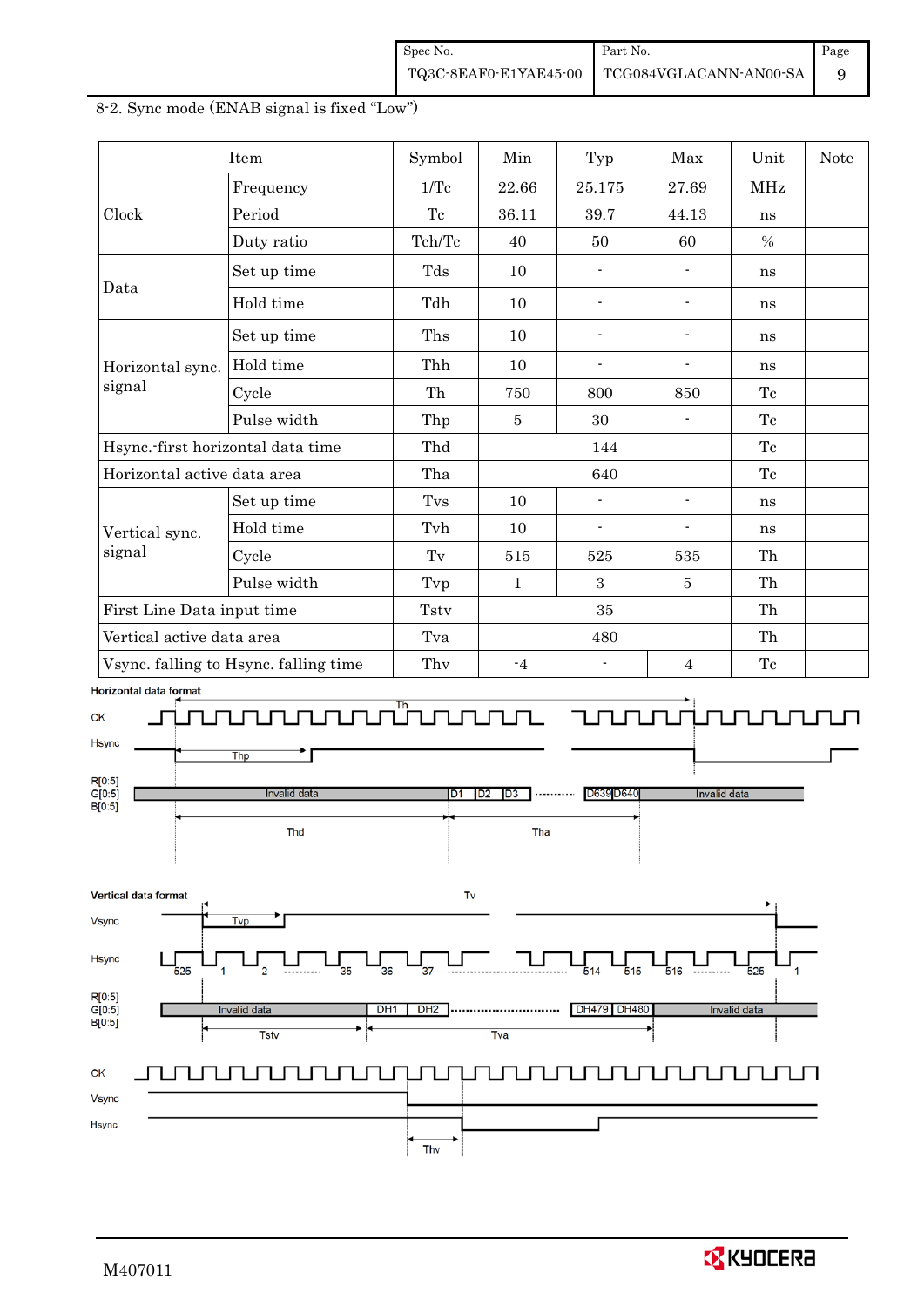#### 8-3. ENAB mode

|               | Item                | Symbol | Min   | Typ    | Max   | Unit | Note |
|---------------|---------------------|--------|-------|--------|-------|------|------|
| Clock         | Frequency           | 1/Tc   | 22.66 | 25.175 | 27.69 | MHz  |      |
|               | Period              | Tc     | 36.11 | 39.7   | 44.13 | ns   |      |
|               | Pulse Duty          | Tch/Tc | 40    | 50     | 60    | $\%$ |      |
| Enable signal | Set up time         | Tes    | 10    |        |       | ns   |      |
|               | Period              | Ten    | 750   | 800    | 850   | Tc   |      |
|               | Pulse width         | Tep    | 640   |        |       | Tc   |      |
|               | Frame active time   | Tea    | 480   |        |       | Th   |      |
|               | Frame blanking time | Teb    | 10    | 45     | 110   | Th   |      |



8-4. Input Data Signals and Display position on the screen



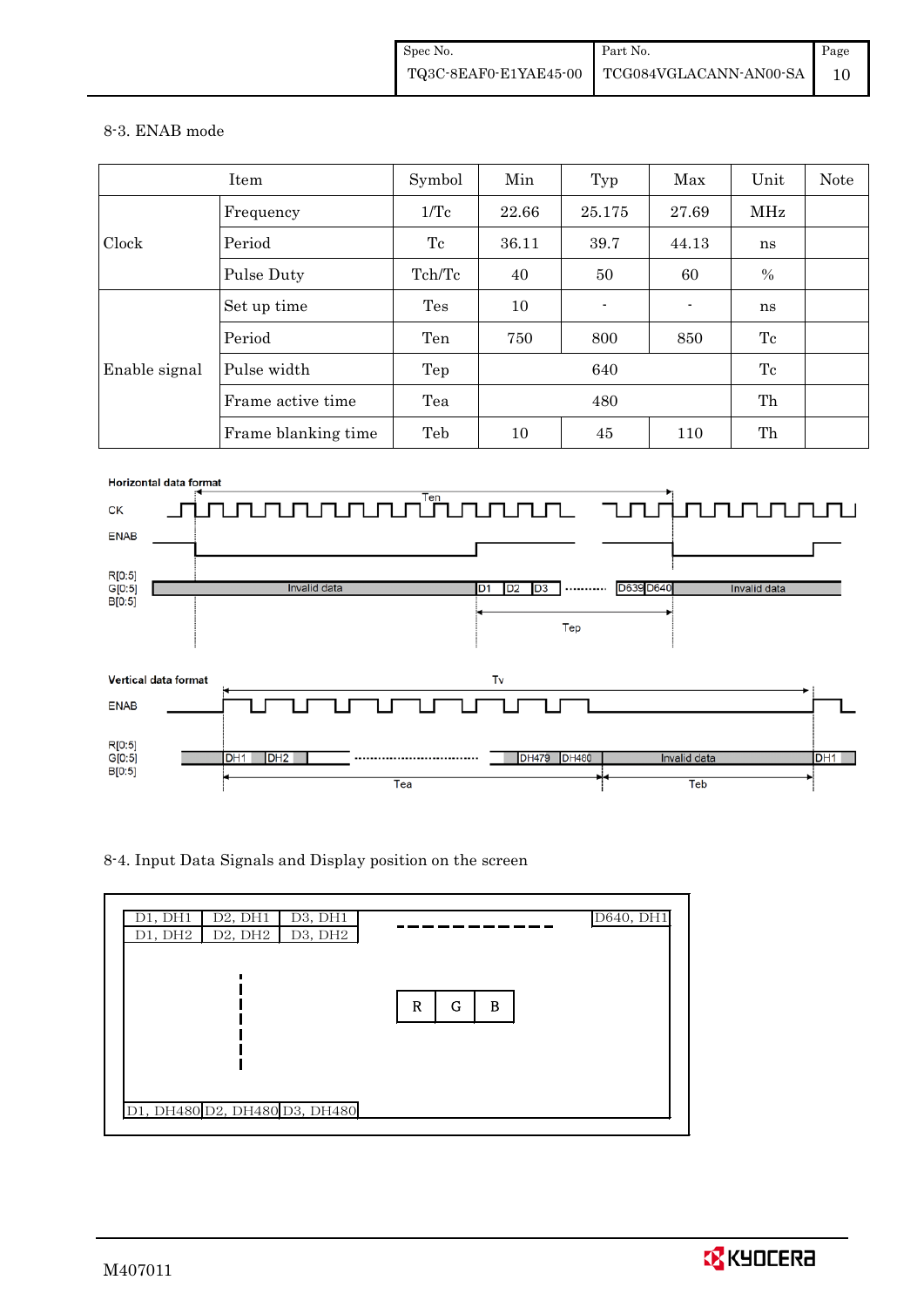| Spec No. | Part No.                                                                                                        | Page |
|----------|-----------------------------------------------------------------------------------------------------------------|------|
|          | $\left. {\color{blue}\text{TQ3C-8EAF0-E1YAE45-00}} \right  {\color{blue}\text{TCG084VGLACANN-ANO0-SA}} \right $ |      |

### 9. Backlight characteristics

| Item                |        | Symbol | Min.                     | Typ.   | Max. | Unit | Note                         |
|---------------------|--------|--------|--------------------------|--------|------|------|------------------------------|
| Forward current     | 1)     | ΙF     |                          | 60     |      | mA   | Ta= $-20\sim70$ °C           |
| Forward voltage     | 1)     |        |                          | 22.3   | 25.8 | V    | IF=60mA, Ta= $-20^{\circ}$ C |
|                     |        | VF     |                          | 21.2   | 24.7 | V    | IF=60mA, Ta= $25^{\circ}$ C  |
|                     |        |        |                          | 20.2   | 23.7 | V    | IF=60mA, Ta= $70^{\circ}$ C  |
| Operating life time | 2), 3) | Т      | $\overline{\phantom{a}}$ | 50,000 |      | h    | IF=60mA, Ta= $25^{\circ}$ C  |

1) For each "AN-CA"

2) When brightness decrease 50% of minimum brightness. The average life of a LED will decrease when the LCD is operating at higher temperatures.

- 3) Life time is estimated data.(Condition : IF=60mA, Ta=25℃ in chamber).
- 4) An input current below 15mA may reduce the brightness uniformity of the LED backlight. This is because the amount of light from each LED chip is different. Therefore, please evaluate carefully before finalizing the input current.

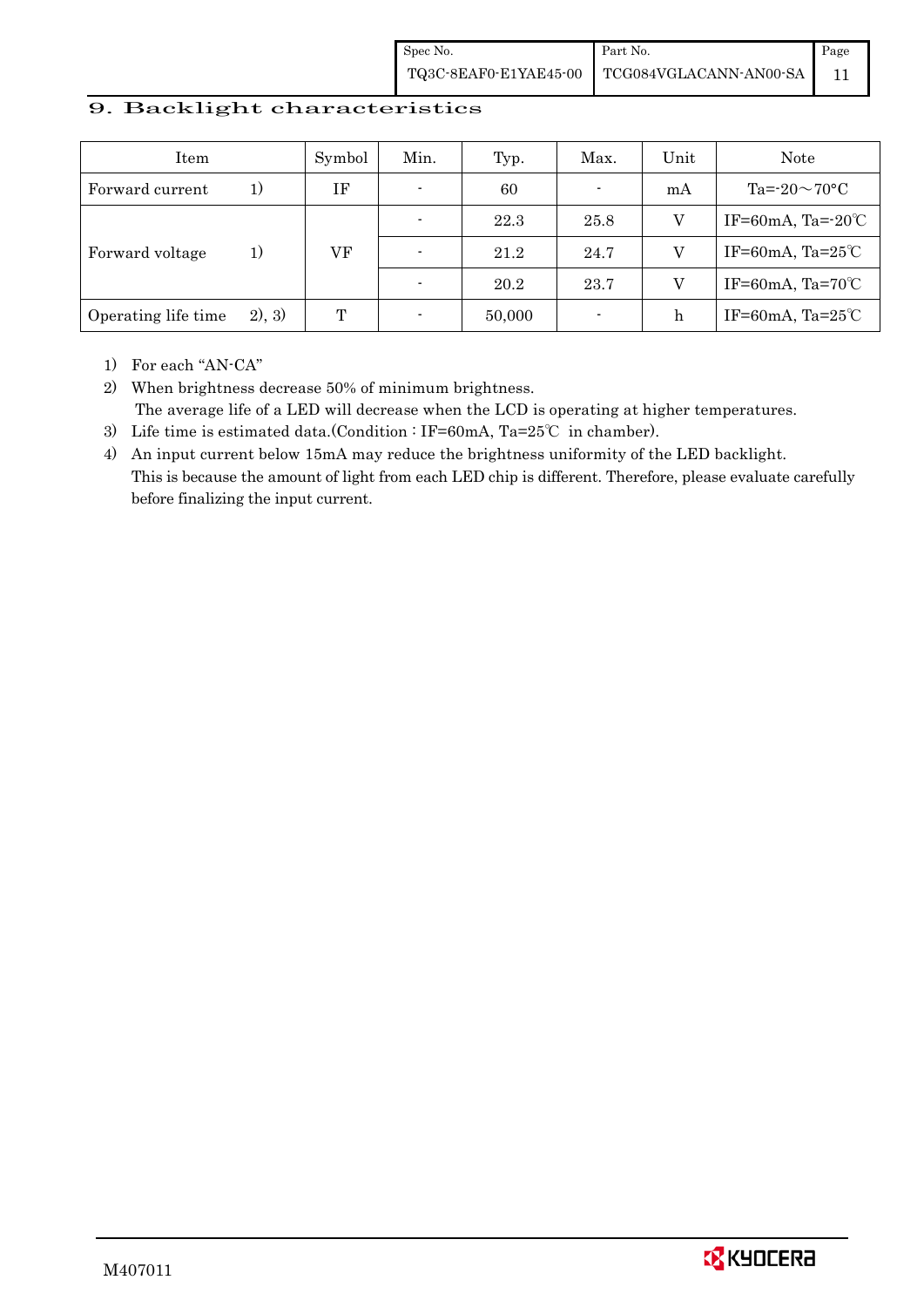### 10. Lot number identification

The lot number shall be indicated on the back of the backlight case of each LCD.

TCG084VGLACANN-AN00-SA - □□ - □□ - □ MADE IN □□□□□ ↓ ↓ ↓ ↓ ↓  $1 2 3 4 5$ 

- No1. No5. above indicate
	- 1. Year code
		- 2. Month code
		- 3. Date
		- 4. Version Number
		- 5. Country of origin (Japan or China)

| Year | $_{2018}$ | 2019 | 2020 | 2021 | 2022 | 2023 |
|------|-----------|------|------|------|------|------|
| Code |           | ັ    |      |      |      |      |

| Month      | Jan. | Feb. | Mar. | Apr. | May | Jun. |
|------------|------|------|------|------|-----|------|
| $\rm Code$ |      |      |      |      |     |      |

| Month | Jul. | Aug. | Sep. | Oct. | Nov. | Dec. |
|-------|------|------|------|------|------|------|
| Code  |      | ◡    |      | 77   |      |      |

#### 11. Warranty

#### 11-1. Incoming inspection

Please inspect the LCD within one month after your receipt.

#### 11-2. Production warranty

 Kyocera warrants its LCD's for a period of 12 months from the ship date. Kyocera shall, by mutual agreement, replace or re-work defective LCD's that are shown to be Kyocera's responsibility.

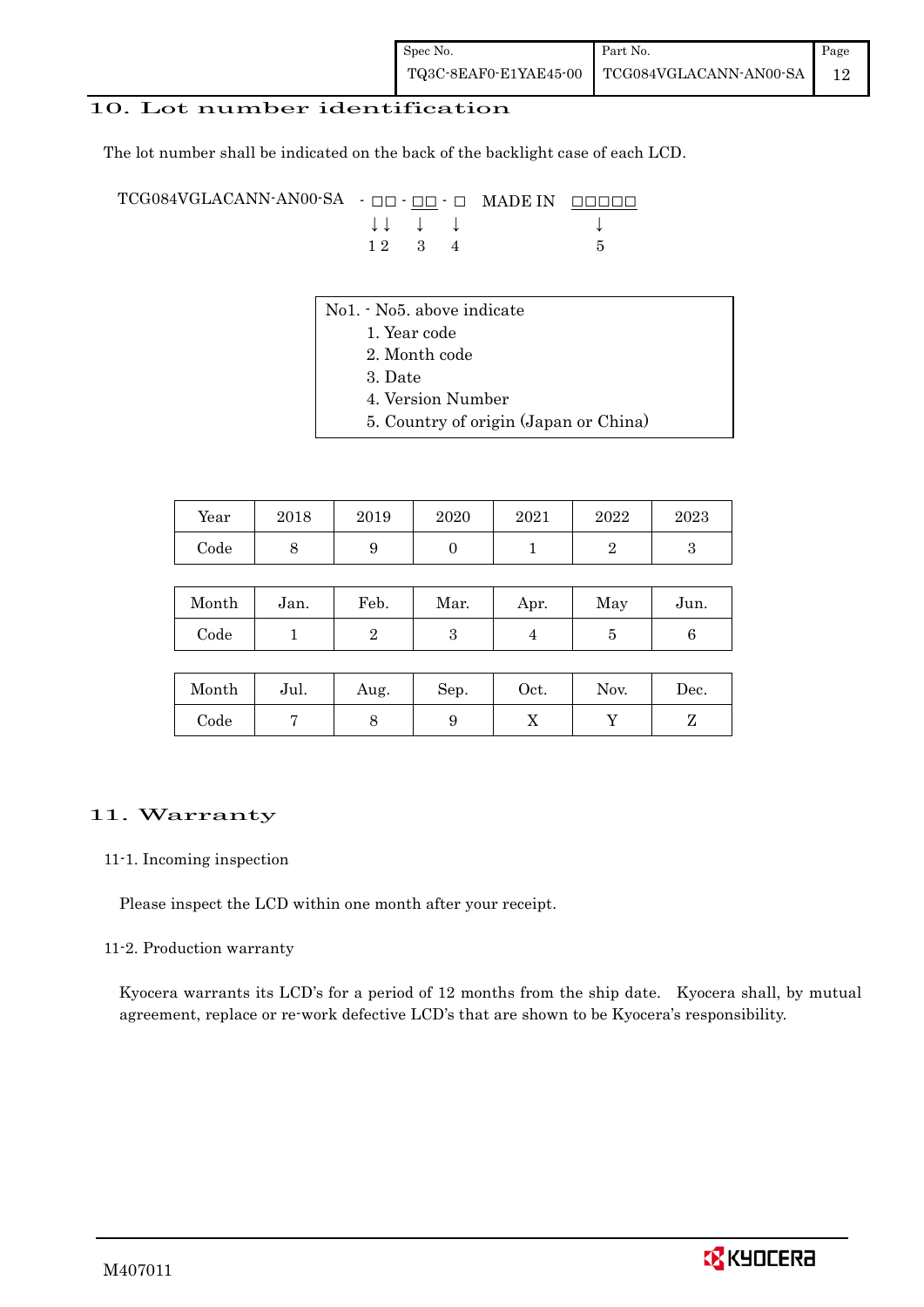### 12. Precautions for use

- 12-1. Installation of the LCD
- 1) Please ground either of the mounting (screw) holes located at each corner of an LCD, in order to stabilize brightness and display quality.
- 2) A transparent protection plate shall be added to protect the LCD and its polarizer
- 3) The LCD shall be installed so that there is no pressure on the LSI chips.
- 4) The LCD shall be installed flat, without twisting or bending.

12-2. Static electricity

- 1) Since CMOS ICs are mounted directly onto the LCD glass, protection from static electricity is required.
- 2) Workers should use body grounding. Operator should wear ground straps.

#### 12-3. LCD operation

1) The LCD shall be operated within the limits specified. Operation at values outside of these limits may shorten life, and/or harm display images.

#### 12-4. Storage

- 1) The LCD shall be stored within the temperature and humidity limits specified. Store in a dark area, and protect the LCD from direct sunlight or fluorescent light.
- 2) Always store the LCD so that it is free from external pressure onto it.

12-5. Usage

- 1) DO NOT store in a high humidity environment for extended periods. Polarizer degradation bubbles, and/or peeling off of the polarizer may result.
- 2) The front polarizer is easily scratched or damaged. Prevent touching it with any hard material, and from being pushed or rubbed.
- 3) The LCD screen may be cleaned by wiping the screen surface with a soft cloth or cotton pad using a little Ethanol.
- 4) Water may cause damage or discoloration of the polarizer. Clean condensation or moisture from any source immediately.
- 5) Always keep the LCD free from condensation during testing. Condensation may permanently spot or stain the polarizer.
- 6) Do not disassemble LCD because it will result in damage.
- 7) This Kyocera LCD has been specifically designed for use in general electronic devices, but not for use in a special environment such as usage in an active gas. Hence, when the LCD is supposed to be used in a special environment, evaluate the LCD thoroughly beforehand and do not expose the LCD to chemicals such as an active gas.
- 8) Please do not use solid-base image pattern for long hours because a temporary afterimage may appear. We recommend using screen saver etc. in cases where a solid-base image pattern must be used.
- 9) Liquid crystal may leak when the LCD is broken. Be careful not to let the fluid go into your eyes and mouth. In the case the fluid touches your body; rinse it off right away with water and soap.

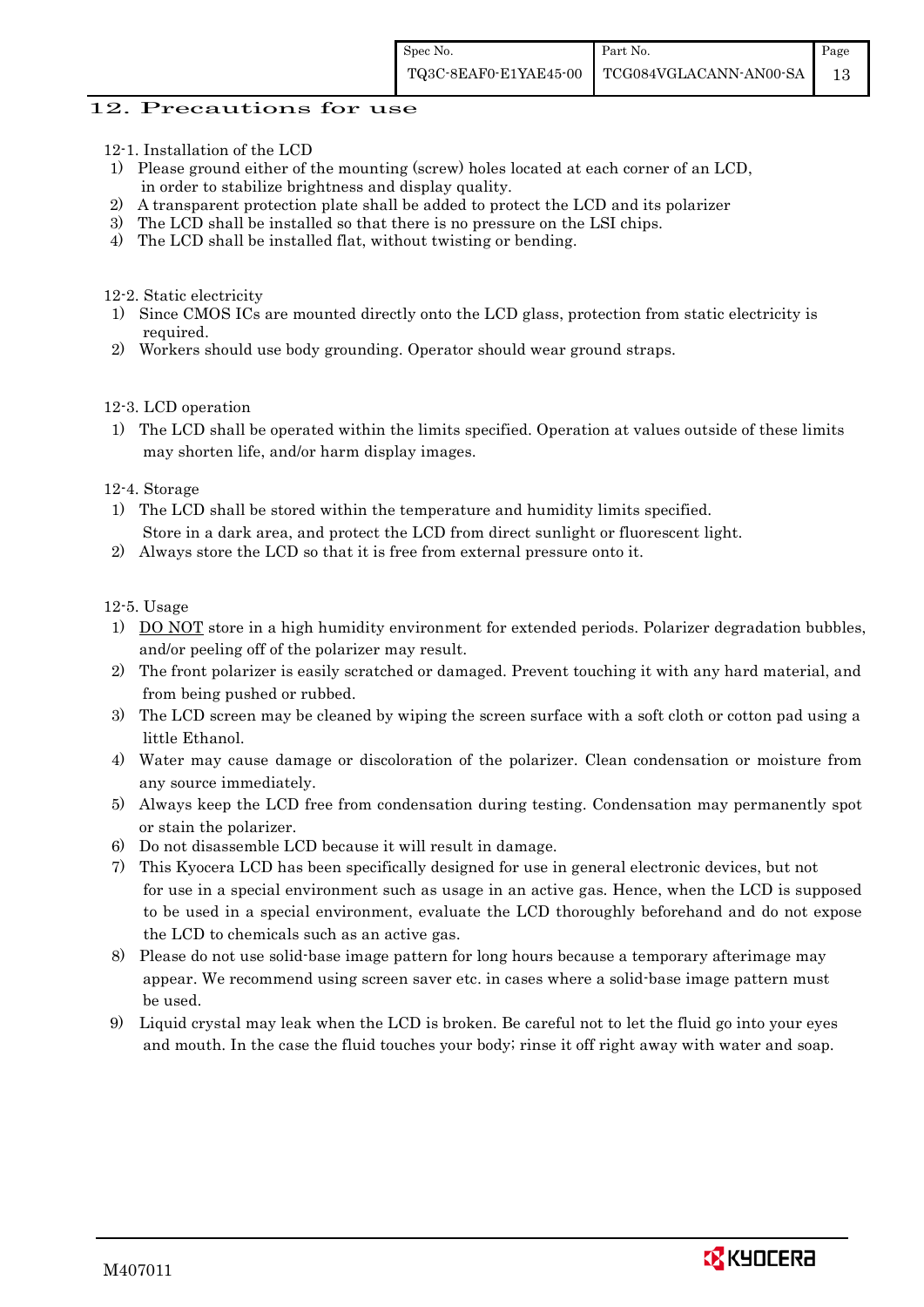### 13. Reliability test data

| Test item                            | Test condition                                                                                        | Test time |                                                            | Judgement                                                         |
|--------------------------------------|-------------------------------------------------------------------------------------------------------|-----------|------------------------------------------------------------|-------------------------------------------------------------------|
| High temp.<br>atmosphere             | $80^{\circ}$ C                                                                                        | 240h      | Display function<br>Display quality<br>Current consumption | $: No$ defect<br>$\therefore$ No defect<br>$\therefore$ No defect |
| Low temp.<br>atmosphere              | $-30^{\circ}$ C                                                                                       | 240h      | Display function<br>Display quality<br>Current consumption | $: No$ defect<br>$\therefore$ No defect<br>$\therefore$ No defect |
| High temp.<br>humidity<br>atmosphere | $40^{\circ}$ C 90% RH                                                                                 | 240h      | Display function<br>Display quality<br>Current consumption | : No defect<br>$\therefore$ No defect<br>$: No$ defect            |
| Temp. cycle                          | $-30^{\circ}$ C<br>0.5 <sub>h</sub><br>0.5 <sub>h</sub><br>R.T.<br>$80^{\circ}$ C<br>0.5 <sub>h</sub> | 10cycles  | Display function<br>Display quality<br>Current consumption | $: No$ defect<br>$\therefore$ No defect<br>$\therefore$ No defect |
| High temp.<br>operation              | $70^{\circ}$ C                                                                                        | 500h      | Display function<br>Display quality<br>Current consumption | $: No$ defect<br>$\therefore$ No defect<br>$: No$ defect          |

1) Each test item uses a test LCD only once. The tested LCD is not used in any other tests.

2) The LCD is tested in circumstances in which there is no condensation.

3) The reliability test is not an out-going inspection.

4) The result of the reliability test is for your reference purpose only. The reliability test is conducted only to examine the LCD's capability.

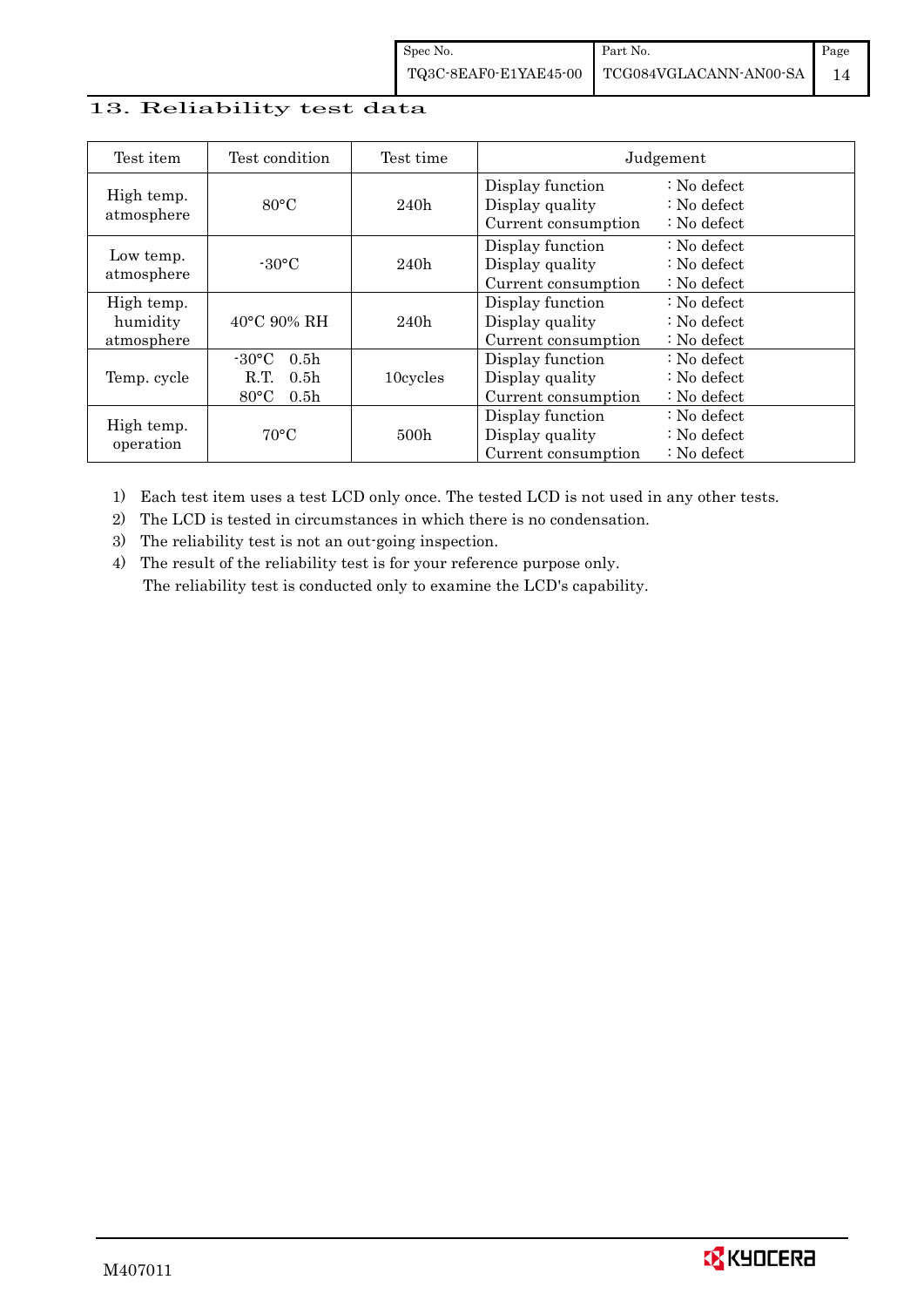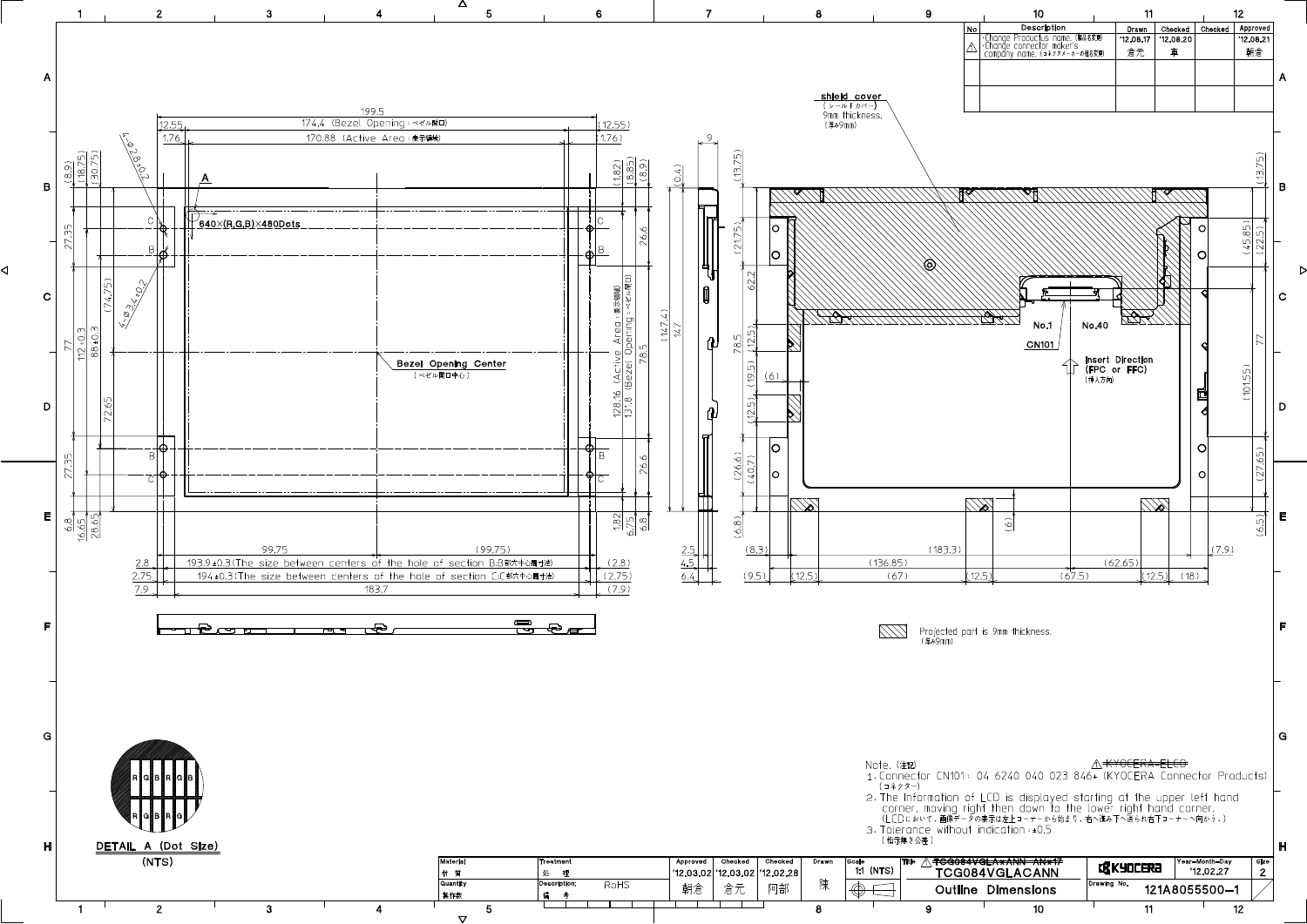| Spec No. | TQ3C-8EAF0-E2YAE45-00 |
|----------|-----------------------|
| l late   | January 16, 2018      |

### KYOCERA INSPECTION STANDARD

### TYPE : TCG084VGLACANN-AN00-SA

KYOCERA DISPLAY CORPORATION

| Original         |          | Designed by $:$ Engineering dept. |             | Confirmed by $:QA$ dept. |                    |  |
|------------------|----------|-----------------------------------|-------------|--------------------------|--------------------|--|
| Issue Date       | Prepared | Checked                           | Approved    | Checked                  | Approved           |  |
| January 16, 2018 |          |                                   | 4 Marximoro | $50m_1$                  | $\propto$ . Sugani |  |

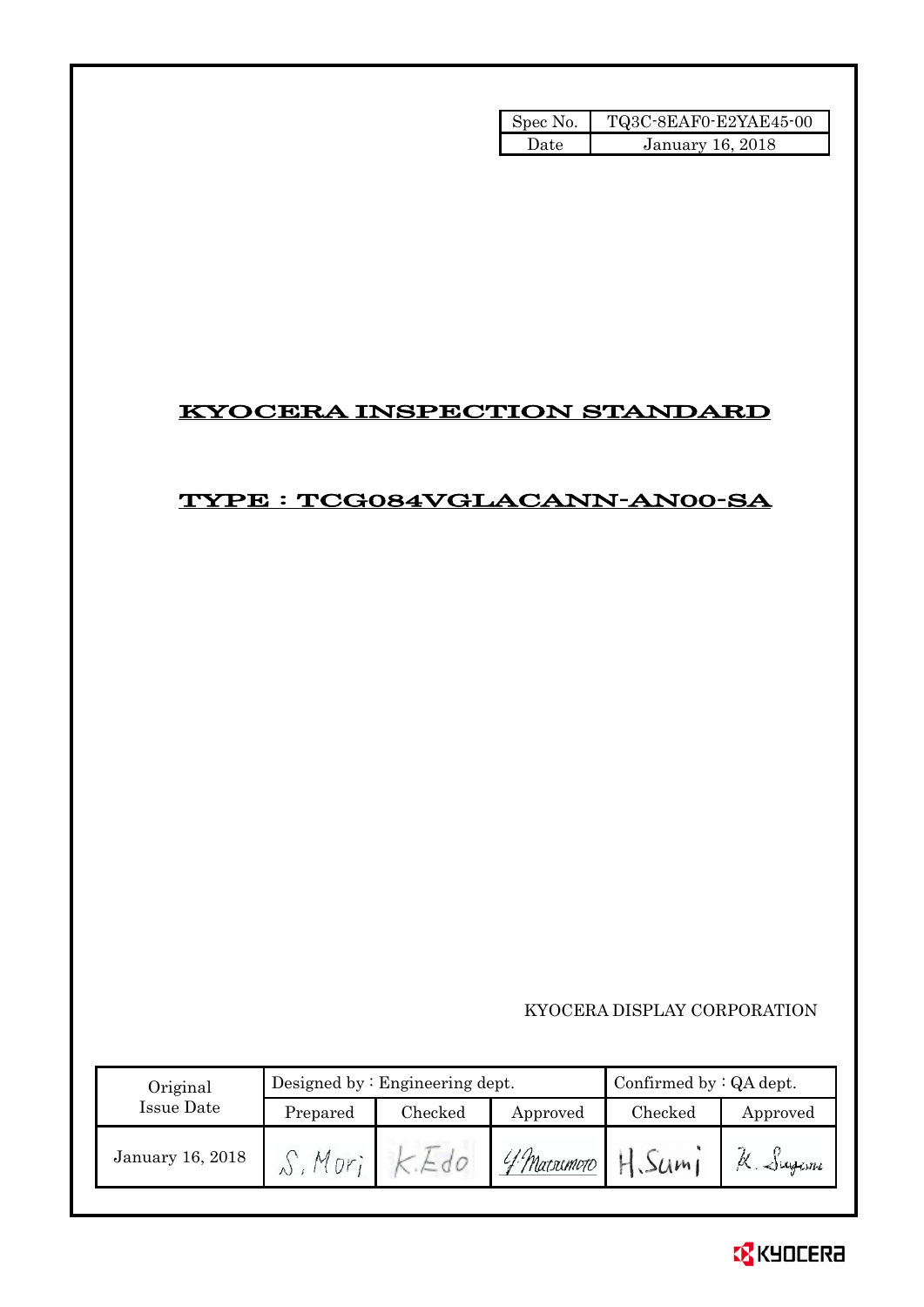| Spec No.              | Part No.               | Page |
|-----------------------|------------------------|------|
| TQ3C-8EAF0-E2YAE45-00 | TCG084VGLACANN-AN00-SA |      |

| Revision record  |             |                                  |  |                                 |                        |                                |          |
|------------------|-------------|----------------------------------|--|---------------------------------|------------------------|--------------------------------|----------|
|                  |             |                                  |  | Designed by : Engineering dept. |                        | Confirmed by $\colon$ QA dept. |          |
|                  | $\rm{Date}$ | $\ensuremath{\mathrm{Prepared}}$ |  | $\rm Checked$                   | ${\Large\bf Approved}$ | Checked                        | Approved |
|                  |             |                                  |  |                                 |                        |                                |          |
|                  |             |                                  |  |                                 |                        |                                |          |
| ${\rm Rev. No.}$ | Date        | Page                             |  |                                 | Descriptions           |                                |          |
|                  |             |                                  |  |                                 |                        |                                |          |
|                  |             |                                  |  |                                 |                        |                                |          |
|                  |             |                                  |  |                                 |                        |                                |          |
|                  |             |                                  |  |                                 |                        |                                |          |
|                  |             |                                  |  |                                 |                        |                                |          |
|                  |             |                                  |  |                                 |                        |                                |          |
|                  |             |                                  |  |                                 |                        |                                |          |
|                  |             |                                  |  |                                 |                        |                                |          |
|                  |             |                                  |  |                                 |                        |                                |          |
|                  |             |                                  |  |                                 |                        |                                |          |
|                  |             |                                  |  |                                 |                        |                                |          |
|                  |             |                                  |  |                                 |                        |                                |          |
|                  |             |                                  |  |                                 |                        |                                |          |
|                  |             |                                  |  |                                 |                        |                                |          |
|                  |             |                                  |  |                                 |                        |                                |          |
|                  |             |                                  |  |                                 |                        |                                |          |
|                  |             |                                  |  |                                 |                        |                                |          |
|                  |             |                                  |  |                                 |                        |                                |          |
|                  |             |                                  |  |                                 |                        |                                |          |
|                  |             |                                  |  |                                 |                        |                                |          |
|                  |             |                                  |  |                                 |                        |                                |          |
|                  |             |                                  |  |                                 |                        |                                |          |
|                  |             |                                  |  |                                 |                        |                                |          |
|                  |             |                                  |  |                                 |                        |                                |          |
|                  |             |                                  |  |                                 |                        |                                |          |
|                  |             |                                  |  |                                 |                        |                                |          |
|                  |             |                                  |  |                                 |                        |                                |          |
|                  |             |                                  |  |                                 |                        |                                |          |
|                  |             |                                  |  |                                 |                        |                                |          |
|                  |             |                                  |  |                                 |                        |                                |          |
|                  |             |                                  |  |                                 |                        |                                |          |
|                  |             |                                  |  |                                 |                        |                                |          |
|                  |             |                                  |  |                                 |                        |                                |          |
|                  |             |                                  |  |                                 |                        |                                |          |
|                  |             |                                  |  |                                 |                        |                                |          |
|                  |             |                                  |  |                                 |                        |                                |          |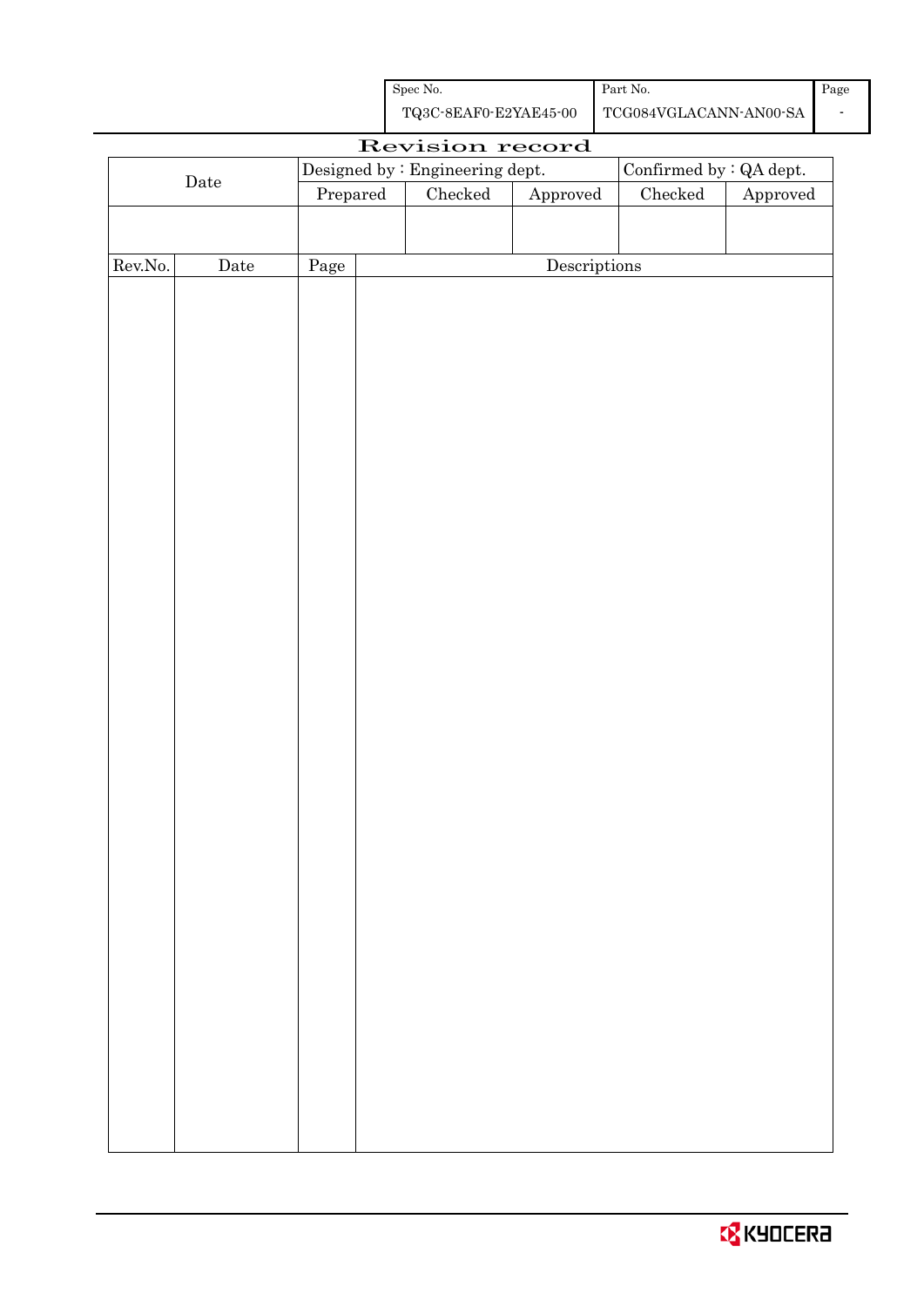Page 1

### Visuals specification

| 1) Note         |                                                                                                                                                                     |                           | Note                                                                                          |  |  |  |  |  |
|-----------------|---------------------------------------------------------------------------------------------------------------------------------------------------------------------|---------------------------|-----------------------------------------------------------------------------------------------|--|--|--|--|--|
|                 | 1.                                                                                                                                                                  |                           |                                                                                               |  |  |  |  |  |
| General         | Customer identified anomalies not defined within this inspection standard shall be<br>reviewed by Kyocera, and an additional standard shall be determined by mutual |                           |                                                                                               |  |  |  |  |  |
|                 |                                                                                                                                                                     |                           |                                                                                               |  |  |  |  |  |
|                 | consent.                                                                                                                                                            |                           |                                                                                               |  |  |  |  |  |
|                 | This inspection standard about the image quality shall be applied to any defect within<br>2.                                                                        |                           |                                                                                               |  |  |  |  |  |
|                 | the active area and shall not be applicable to outside of the area.                                                                                                 |                           |                                                                                               |  |  |  |  |  |
|                 | Inspection conditions<br>3.                                                                                                                                         |                           |                                                                                               |  |  |  |  |  |
|                 | Luminance                                                                                                                                                           |                           | $\div 500$ Lux min.                                                                           |  |  |  |  |  |
|                 |                                                                                                                                                                     | Inspection distance       | $\div 300$ mm.                                                                                |  |  |  |  |  |
|                 | Temperature                                                                                                                                                         |                           | : 25 $\pm$ 5°C                                                                                |  |  |  |  |  |
|                 | Direction                                                                                                                                                           |                           | : Directly above                                                                              |  |  |  |  |  |
| Definition of   | Dot defect                                                                                                                                                          | Bright dot defect         | The dot is constantly "on" when power applied to the                                          |  |  |  |  |  |
| inspection item |                                                                                                                                                                     |                           | LCD, even when all "Black" data sent to the screen.                                           |  |  |  |  |  |
|                 |                                                                                                                                                                     |                           | Inspection tool: 5% Transparency neutral density filter.                                      |  |  |  |  |  |
|                 |                                                                                                                                                                     |                           | Count dot: If the dot is visible through the filter.                                          |  |  |  |  |  |
|                 |                                                                                                                                                                     |                           | Don't count dot: If the dot is not visible through the                                        |  |  |  |  |  |
|                 |                                                                                                                                                                     |                           | filter.                                                                                       |  |  |  |  |  |
|                 |                                                                                                                                                                     |                           | R<br>в<br>G                                                                                   |  |  |  |  |  |
|                 |                                                                                                                                                                     |                           | There is an electrode in the middle of the dot<br>$R$ $G$ $H$ $R$ $G$ $B$ $R$ $G$ $B$         |  |  |  |  |  |
|                 |                                                                                                                                                                     |                           | and one dot is shown in the left drawing.<br><b>GBRGBRGB</b><br><dot drawing<="" td=""></dot> |  |  |  |  |  |
|                 |                                                                                                                                                                     | Black dot defect          | The dot is constantly "off" when power applied to the                                         |  |  |  |  |  |
|                 |                                                                                                                                                                     |                           | LCD, even when all "White" data sent to the screen.                                           |  |  |  |  |  |
|                 |                                                                                                                                                                     | Adjacent dot              | Adjacent dot defect is defined as two or more bright dot                                      |  |  |  |  |  |
|                 |                                                                                                                                                                     |                           | defects or black dot defects.                                                                 |  |  |  |  |  |
|                 |                                                                                                                                                                     |                           | $G$ $B$ $R$ $G$ $B$ $R$ $G$                                                                   |  |  |  |  |  |
|                 |                                                                                                                                                                     |                           | RGBRGBRGB                                                                                     |  |  |  |  |  |
|                 |                                                                                                                                                                     |                           | dot defect                                                                                    |  |  |  |  |  |
|                 |                                                                                                                                                                     |                           | G B R G B R <br>R<br>G<br>в                                                                   |  |  |  |  |  |
|                 | External                                                                                                                                                            | Bubble, Scratch,          | Visible operating (all pixels "Black" or "White") and non                                     |  |  |  |  |  |
|                 | inspection                                                                                                                                                          | Foreign particle          | operating.                                                                                    |  |  |  |  |  |
|                 |                                                                                                                                                                     | (Polarizer, Cell,         |                                                                                               |  |  |  |  |  |
|                 |                                                                                                                                                                     | Backlight)                |                                                                                               |  |  |  |  |  |
|                 |                                                                                                                                                                     | Appearance                | Does not satisfy the value at the spec.                                                       |  |  |  |  |  |
|                 |                                                                                                                                                                     | inspection                |                                                                                               |  |  |  |  |  |
|                 | Definition                                                                                                                                                          | Definition of circle size | Definition of linear size                                                                     |  |  |  |  |  |
|                 | of size                                                                                                                                                             |                           |                                                                                               |  |  |  |  |  |
|                 |                                                                                                                                                                     |                           |                                                                                               |  |  |  |  |  |
|                 |                                                                                                                                                                     |                           |                                                                                               |  |  |  |  |  |
|                 |                                                                                                                                                                     |                           |                                                                                               |  |  |  |  |  |
|                 |                                                                                                                                                                     | а                         |                                                                                               |  |  |  |  |  |
|                 |                                                                                                                                                                     | $d = (a + b)/2$           |                                                                                               |  |  |  |  |  |